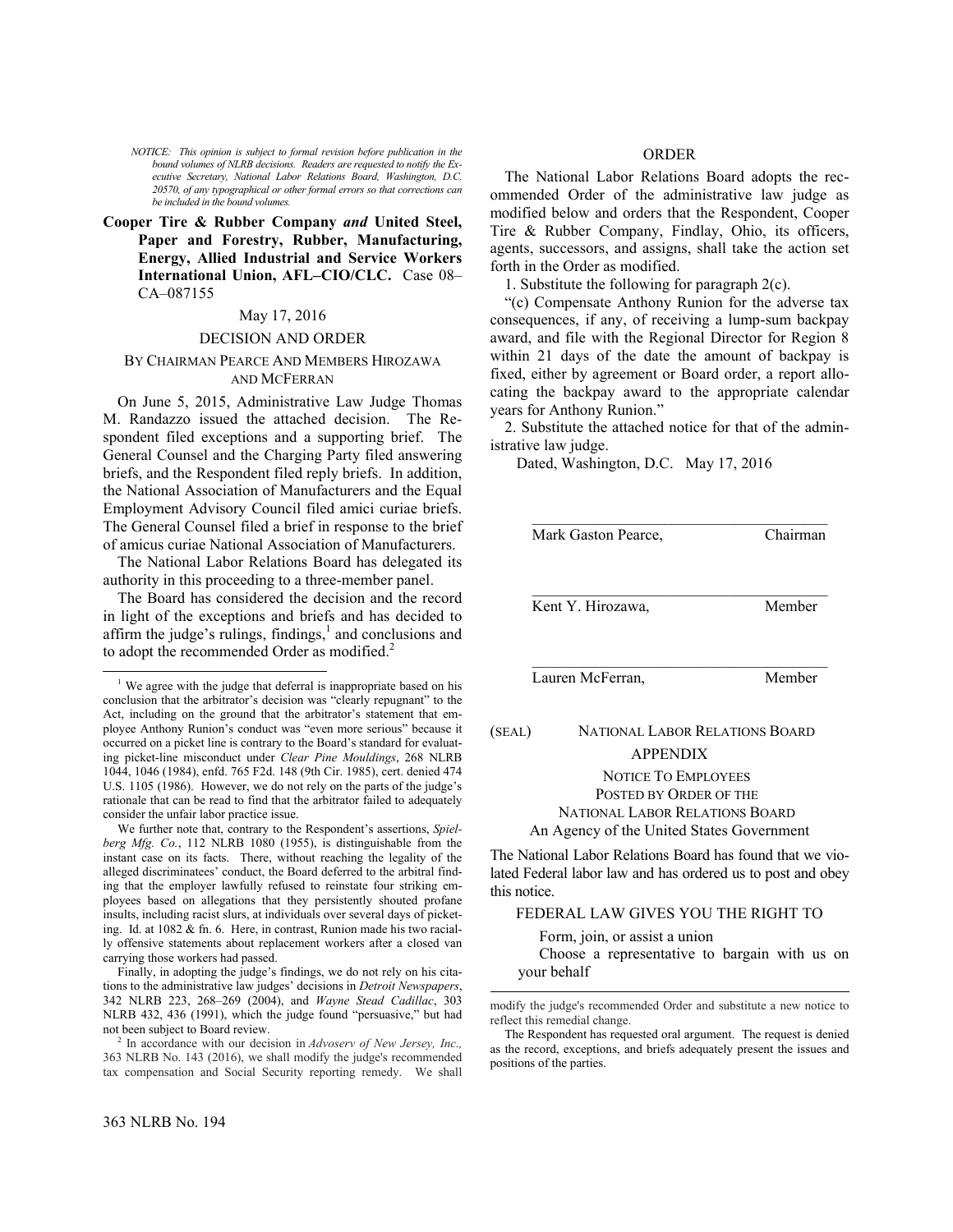Act together with other employees for your benefit and protection

Choose not to engage in any of these protected activities.

WE WILL NOT discharge or otherwise discriminate against you for engaging in union and/or protected concerted activities, including participation in picketing activities.

WE WILL NOT in any like or related manner interfere with, restrain, or coerce you in the exercise of the rights guaranteed you by Section 7 of the Act.

WE WILL**,** within 14 days from the date of this Order, offer Anthony Runion full reinstatement to his former job, or if that job no longer exists, to a substantially equivalent position, without prejudice to his seniority or any other rights or privileges previously enjoyed.

WE WILL make Anthony Runion whole for any loss of earnings and other benefits resulting from his discharge, less any net interim earnings, plus interest.

WE WILL compensate Anthony Runion for the adverse tax consequences, if any, of receiving lump-sum backpay awards, and WE WILL file with the Regional Director for Region 8, within 21 days of the date the amount of backpay is fixed, either by agreement or Board order, a report allocating the backpay awards to the appropriate calendar years for Anthony Runion.

WE WILL, within 14 days from the date of this Order, remove from our files any reference to the unlawful discharge of Anthony Runion, and **WE WILL**, within 3 days thereafter, notify him in writing that this has been done and that his discharge will not be used against him in any way.

COOPER TIRE & RUBBER COMPANY

<span id="page-1-0"></span>The Board's decision can be found at [www.nlrb.gov/case/08–CA–087155](http://www.nlrb.gov/case/08-CA-087155) or by using the QR code below. Alternatively, you can obtain a copy of the decision from the Executive Secretary, National Labor Relations Board, 1015 Half Street, S.E., Washington, D.C. 20570, or by calling (202) 273-1940.

<span id="page-1-1"></span>

*Kelly Freeman, Esq.,* for the General Counsel. *Nancy Noall, Esq.,* for the Respondent. *James Porcaro, Esq.,* for the Charging Party.

# DECISION

### STATEMENT OF THE CASE

THOMAS M. RANDAZZO, Administrative Law Judge. The complaint in this case alleges that Cooper Tire & Rubber Company (the Respondent) violated Section 8(a)(3) and (1) of the National Labor Relations Act (the Act) by discharging Anthony Runion on or about March 1, 2012, because he engaged in union and/or concerted activities. The Respondent, in its answer, denied that it violated the Act as alleged.<sup>[1](#page-1-0)</sup>

A hearing on the complaint allegations was originally scheduled on March 17, 2015. However, on March 16, 2015, the hearing was indefinitely postponed. On March 19, 2015, the parties filed a joint motion requesting a decision without a hearing based solely on a stipulated record. Consistent with Section 102.35(a)(9) of the Board's Rules and Regulations (the Rules), the motion included the parties' stipulation of facts with attached exhibits, statement of the issues, and short statements of position from the General Counsel, the Charging Party, and the **Respondent** 

By order dated March 26, 2015, I granted the joint motion and approved the stipulation of facts. The General Counsel, the Charging Party, and the Respondent subsequently filed briefs, which I have considered. Based on the entire stipulated record<sup>[2](#page-1-1)</sup> and the briefs, I make the following

#### FINDINGS OF FACT

#### I. JURISDICTION

The Respondent, a Delaware corporation, with an office and place of business in Findlay, Ohio (the Findlay facility), as well as additional facilities located in Texarkana, Arkansas, and Tupelo, Mississippi, has been engaged in the business of manufacturing tires. Annually, the Respondent, in conducting its business operations described above, has derived gross revenues in excess of \$500,000 and has purchased and received at its Findlay, Ohio facility goods and materials valued in excess of \$50,000 directly from points located outside the State of Ohio.

The Respondent admits, and I find, that it is an employer engaged in commerce within the meaning of Section 2(2), (6), and (7) of the Act, and that the Union has been a labor organization within the meaning of Section 2(5) of the Act.

l

<sup>2</sup> No consideration has been given to any facts set forth in the briefs that are not supported by the stipulated record.

<sup>&</sup>lt;sup>1</sup> The underlying charge was filed by the United Steel, Paper and Forestry, Rubber, Manufacturing, Energy, Allied Industrial and Service Workers International Union, AFL–CIO/CLC and its Local 207L (collectively referred to as the Charging Party or the Union) on August 13, 2012, and amended on January 20, 2015. The complaint and notice of hearing issued on January 20, 2015.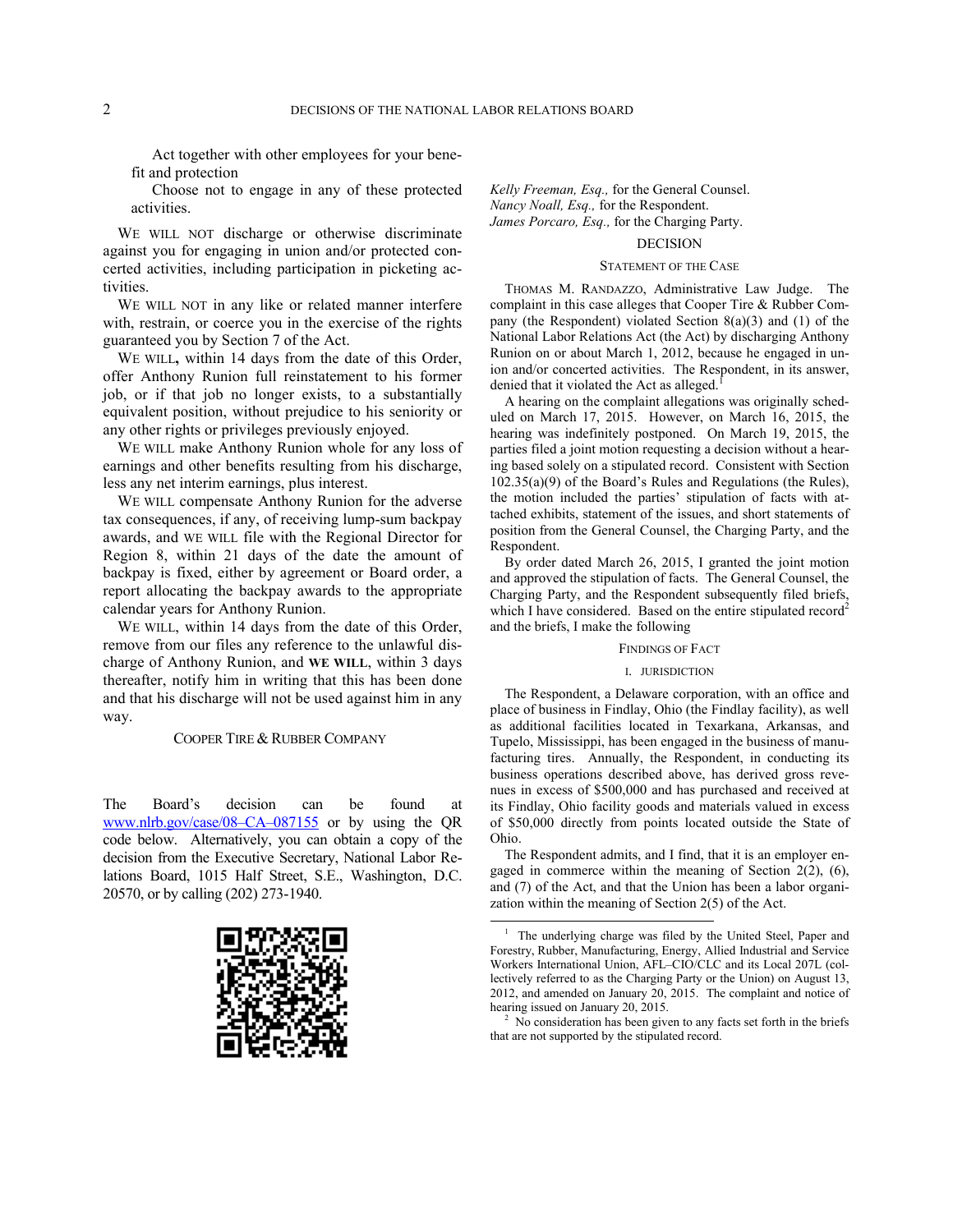$\overline{a}$ 

#### II. ALLEGED UNFAIR LABOR PRACTICES

#### *A. Background*

The Respondent and the Union, along with its predecessor local unions, have had a collective-bargaining history at the Findlay, Ohio facility for at least 70 years. At all times material, the Union and its Local 207L have been designated as the exclusive collective-bargaining representative of the unit consisting of approximately 1044 production and maintenance employees at the Findlay facility. This recognition has been embodied in successive collective-bargaining agreements, the most recent of which is effective by its terms from February 27, 2012, to February 28, 2017, and which has been extended by the parties until midnight, February 28, 2020.

The facts of the instant case, however, occurred at the time the previous contract expired. That previous collectivebargaining agreement was effective from 2008 to 2011 and expired on October 31, 2011. From approximately September 7, 2011, until February 23, 2012, the parties engaged in negotiations for a successor collective-bargaining agreement. On November 22, 2011, the Respondent made its last, best, and final offer, which the Union presented to its membership. However, that ratification vote failed. On November 28, 2011, the Respondent locked out the bargaining unit employees at the Findlay facility, and it began operating that facility with supervisors, managers, and replacement workers from its Tupelo plant, and it contracted with Strom Engineering to supply replacement workers.

The parties continued to bargain during the lockout and eventually reached a tentative agreement that was ratified by the union membership on February 27, 2012. The lockout ended on February 28, 2012, and the Respondent began recalling the locked out employees to work on or about March 3, 2012.

On December 6, 2011, the Union filed a charge in Case 08– CA–070209 alleging, inter alia, that the Respondent's lockout of the employees was unlawful. On March 30, 2012, the Regional Director dismissed the charge allegation that the Respondent's lockout of the employees violated the Act. On December 14, 2012, the Office of Appeals upheld the Regional Director's dismissal of that allegation.

#### *B. The Facts*

## 1. Anthony Runion's conduct on the picket line on January 7, 2012

As mentioned above, during the lockout the Respondent operated the Findlay plant with temporary replacement workers. The Union set up picket lines at the commencement of the lockout, and it manned six separate picket stations at and around the Findlay facility. Each picket station was staffed by various numbers of employees, both day and night. The Respondent hired security guards for the lockout, and much of the picketing activity was recorded on video by the Respondent's security guards.

<span id="page-2-1"></span><span id="page-2-0"></span>Throughout the lockout, the Respondent and the Union communicated with each other to address any issues regarding conduct on the part of either the locked out workers or the replacement workers that might increase tensions in an effort to keep the picket lines peaceful. At no time during the lockout

was there a court order or injunction limiting the number of picketers at the entrances to the Respondent's Findlay facility or otherwise regulating the conduct of picketing at the facility. In addition, it is undisputed that no physical violence occurred on the picket line on January 7, 2012, or at any time during the lockout.

During the lockout, the Respondent's nonunion employees and replacement workers crossed the picket lines when arriving at and leaving the facility each workday. Many replacement workers, both from the Respondent's Tupelo plant and those provided by Strom Engineering, were of African-American descent.

Anthony Runion, who started working for the Respondent in November 2006, was one of the bargaining unit employees locked out by the Respondent, and he was an active participant in the picketing throughout the lockout. On January 7, 2012, the local union held a hog roast for the locked out employees and their families at the union hall, which is located on Lima Avenue, approximately 50 yards from the Findlay plant's main entrance. Runion attended the hog roast with his girlfriend, and her young son, Collin. Many of the people who attended the hog roast joined the picket line that evening just outside the Respondent's main gate on the corner of Lima and Western Avenues. After the hog roast, at approximately 6 p.m., Runion joined the picketing outside the main entrance. The picketers stood along both sides of Western Avenue between the intersection and the main gate shortly before the plant's shift change when replacement workers began crossing the picket line. The picketing activity outside the Respondent's main entrance was video recorded by one of the Respondent's security guards, and is part of the record in this case  $(Co.$  Exh.  $6)^3$  $6)^3$  The parties stipulate: to the authenticity of Company's Exhibit 6; that it contains true and accurate copies of video taken of activities on the picket line during the evening of January 7, 2012; and that it accurately reflects the picket line events during that evening shift change on January 7, 2012.<sup>[4](#page-2-1)</sup>

The recording shows van loads of replacement workers with their windows closed being driven intermittently toward the main gate while groups of picketers on both sides of Western Avenue, between the intersection and the main gate, held up signs and yelled objections to the replacements entering the plant, which included profanity, name-calling, accusations that the replacement workers were un-American and were stealing the locked out employees' jobs, statements that the picketers did not want them there, and demands that they "go home" and "get out of here." The replacement workers in the vans and their activity cannot be seen on the video.

The video recording establishes that at the 5:10 time mark on

<sup>&</sup>lt;sup>3</sup> The parties stipulate that a number of exhibits from the July 10, 2012 arbitration hearing for Runion's discharge grievance are included in this record. For simplicity, any exhibits from the arbitration hearing that are included in the stipulated record are identified by the exhibit numbers used at the arbitration hearing.

<sup>4</sup> Co. Exh. 6 is a DVD of the videos, consisting of a long version lasting 52 minutes and 12 seconds, and a shorter version lasting 22 minutes and 3 seconds. The shorter version consists of an excerpt of the longer video. References to time signature marks on the video pertain to the shorter version of the video.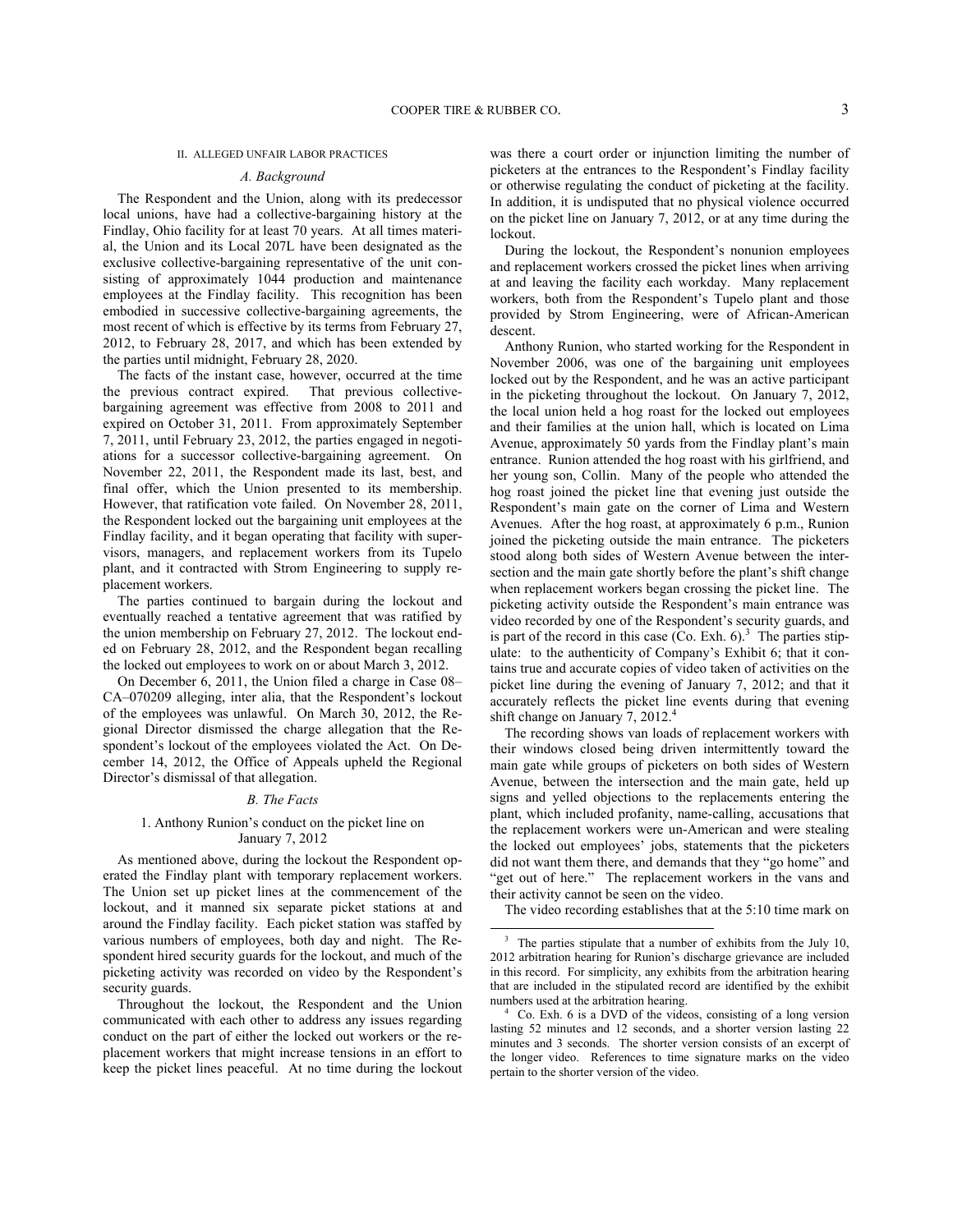the video, Runion and a young boy whom the parties stipulate is Collin, the son of Runion's girlfriend, walk from the east side of Western Avenue where a majority of the picketers are located, to the west side of Western Avenue, in front of and to the left of the security guard who is recording the video. Runion and Collin stand with two other locked out employees whom the parties stipulate are David Burns and Todd Carnes. At the 6:03 time mark, two vans carrying replacement workers to the plant's main entrance drive past the picketers and Burns holds up his picket sign and yells various comments, including "Go home," "Get out of here," and "Go back where you came from." Runion and Carnes display their middle fingers as the vans pass them. After the two vans pass by, someone yells "scab cabs are coming."

The next van carrying replacement workers crosses the intersection at Lima Avenue at approximately the 6:56 time mark. As the van travels towards the main gate and passes the picketers at the 6:58 time mark on the video, Runion and Carnes display their middle fingers. Burns holds up his sign and yells, "Piece of shit!" at approximately the 7:02 time mark on the video. After the van passes by, at approximately the 7:03 time mark on the video, Carnes yells, "Hope you get your fucking arm tore off, bitch!" At approximately the 7:04 time mark on the video, Runion, standing with both of his hands in his coat pockets, turns toward the main gate where the van had gone, and yells, "Hey, did you bring enough KFC for everyone?" After Runion makes the "KFC" statement, an unidentified individual yells, "Go back to Africa, you bunch of fucking losers." At approximately the 7:25 time mark on the video, Runion, standing with his hands still in his coat pockets, faces across the street toward the other picketers, and as his mouth and jaw are moving, the following statement can be heard on the video: "Hey, anybody smell that? I smell fried chicken and watermelon." Immediately after the statement is made, some of the picketers across the street from Runion can be heard on the video briefly chuckling and laughing.

The parties stipulate that Runion admitted he made the "KFC" statement, but he denied that he made the "fried chicken and watermelon" statement. Based on its review of the video, the Respondent attributed the "fried chicken and watermelon" statement to Runion, and it discharged him on March 1, 2012, solely on the basis that he made the "KFC" statement and allegedly the "fried chicken and watermelon" statement while on the picket line.

<span id="page-3-0"></span>The record contains no stipulation as to whether Runion made the "fried chicken and watermelon" statement. Instead, the parties stipulate that the video footage of Runion's conduct and statements on the picket line "speaks for itself," thereby leaving the determination of whether Runion made the "fried chicken and watermelon" statement unresolved. Since there has been no hearing in this case with testimony from witnesses that may conflict, this case does not require the traditional credibility resolutions based on the witnesses' testimonial demeanor or the content of their testimonies. However, as the finder of fact, I must nevertheless determine whether Runion made the "fried chicken and watermelon" statement contrary to his denial, based on the videotape evidence which the parties have agreed is an accurate representation of what transpired on the

picket line. Credibility determinations do not have to rely solely upon witness demeanor or the content of witness testimony. Determinations regarding the facts of a case may rely on a variety of factors, including the weight of the evidence, established or admitted facts, reasonable inferences drawn from the record as a whole, and the inherent probabilities of the allegations. *Double D Construction Group*, 339 NLRB 303, 305 (2003); *Daikichi Sushi*, 335 NLRB 622, 623 (2001) (citing *Shen Automotive Dealership Group*, 321 NLRB 586, 589 (1996)), enfd. 56 Fed. Appx. 516 (D.C. Cir. 2003).

Having carefully reviewed the video recording, I find that the undisputed record establishes that Runion made the "fried chicken and watermelon" statement, and any assertion by him in this record to the contrary is discredited. Even though Runion is not facing the camera when the "fried chicken and watermelon" statement is made, his mouth and jaw are moving in synchronization with the comment, his body tenses with the shout of the statement, and the voice of the person making the comment sounds like the voice of the person who made the "KFC" statement. In addition, based on the evidence in this stipulated record, I find it plausible that Runion made the statement based on Collin's reaction immediately after the statement was made. In this regard, immediately after the statement: "Hey, anybody smell that? I smell fried chicken and watermelon," Collin, who was standing directly in front of Runion, turned around to face Runion, he looked up at Runion and stated, "You know what I smell? You know what I smell? I smell (inaudible) scabs." Therefore, I find that the video clearly establishes that Runion made both the "KFC" and the "fried chicken and watermelon" statements.

After Runion's statements that lead to his discharge were made, Runion can be seen on the video at approximately the 14:45 time mark taking Collin by the hand and crossing the street against the light, which temporarily impedes a van driving towards the gate. At approximately the 15:58 time mark, a police officer walks across Lima Avenue and walks Runion back across Lima Avenue to the police officer's car, which is not seen on the video. The parties stipulate that off camera, Runion was given a citation for the jaywalking depicted in the video, and the parties agree that Runion's discharge was not based on the jaywalking infraction. The parties further stipulate that shortly after receiving the citation for jaywalking, Runion left the picket line.<sup>[5](#page-3-0)</sup>

2. The Respondent's policies prohibiting racial harassment

The Respondent has maintained a harassment policy prohibiting unlawful harassment based upon race, color, religion, sex, age, or national origin. That policy dated December 1, 2002, provides its purpose is to outline ". . . the respect to which all Cooper employees are entitled as human beings; to work in an environment free of all forms of harassment and to be treated with dignity, respect and courtesy." (Co. Exh. 1.) The Respondent's policy provides that "[h]arassment consists of un-

l

<sup>&</sup>lt;sup>5</sup> The parties also stipulated that after Runion left the picket line, at the 16:27 and 17:29 time marks, respectively, an unidentified person shouted, "fucking monkey scabs" and "fucking nigger scabs." (Stip. Facts at 74.) The parties are in agreement that the person who made those racist statements was not Runion.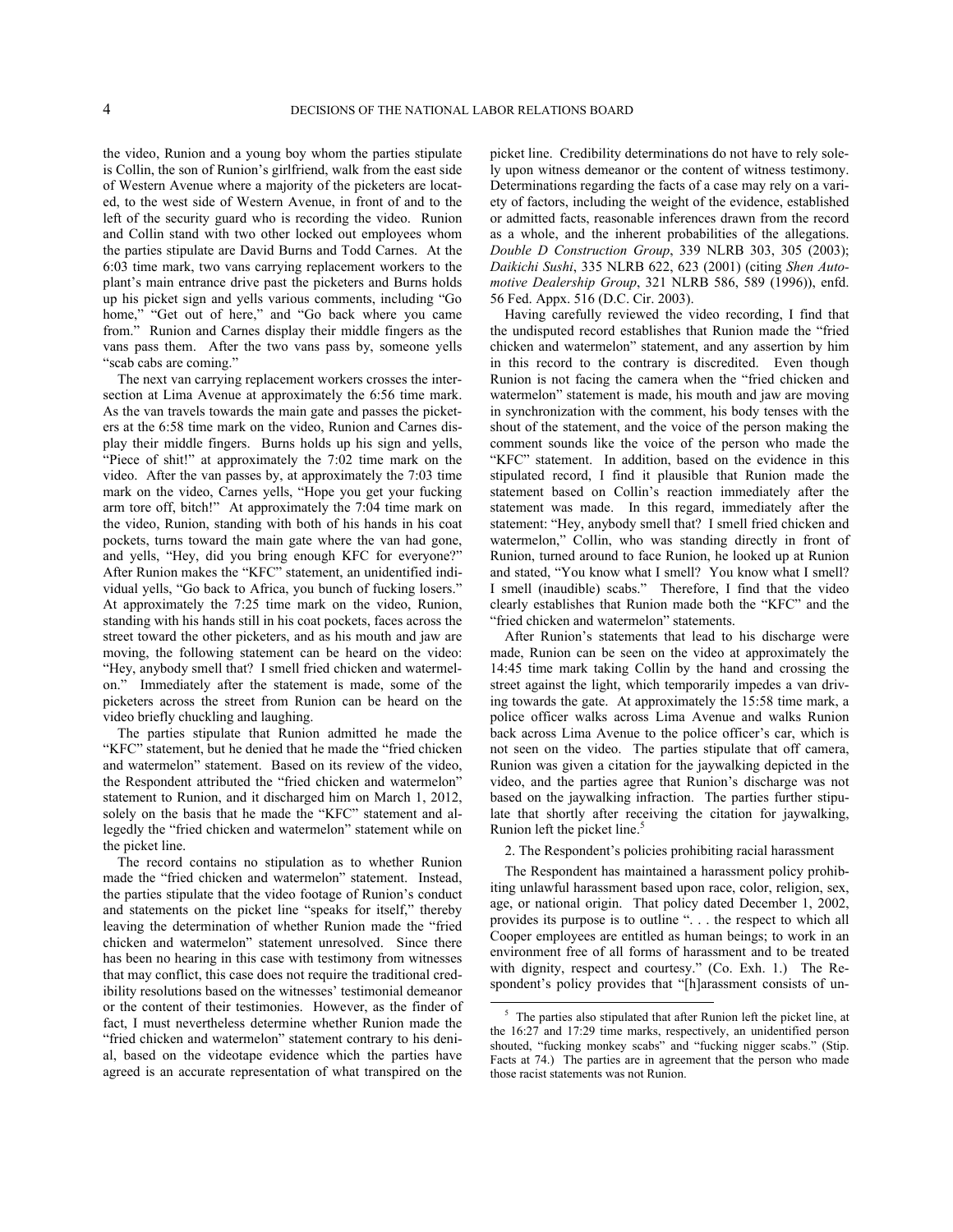welcome comments or conduct relating to race, color, religion, sex, age or national origin, which fails to respect the dignity and feelings of any Cooper employee." It further provides that "[h]arassment will not be condoned nor tolerated under any circumstances, whether committed by Cooper employees, vendors, customers or other visitors," and that "any Cooper employees found to be harassing others will be subject to disciplinary action, up to and including discharge." The parties stipulated that Runion signed his orientation check sheet acknowledging that he received a copy of the harassment policy and that he understood the policy.

3. The Respondent discharged Runion on March 1, 2012, solely on the basis of his racially charged statements on the picket line

During the week following the incident, the Respondent identified Runion on the recording and thereafter, Human Resource Manager Jodi Rosendale and Plant Manager Jack Hamilton decided to terminate Runion for making those racial comments on the picket line. On March 1, 2012, the Respondent discharged Runion for "gross misconduct" for his "KFC" and "fried chicken and watermelon" statements on the picket line on January 7, 2012.<sup>[6](#page-4-0)</sup> The Respondent admits that it discharged Runion for these statements only, and not for any other conduct he engaged in on the picket line.

## 4. The Union filed a grievance alleging that Runion's discharge violated the collective-bargaining agreement and it processed the grievance to arbitration

As mentioned above, the parties reached a new agreement that was ratified by the union membership on February 27, 2012. On March 12, 2012, the Union filed grievance 2012–3 alleging that Runion's discharge was not for just cause, and therefore violated the terms of the collective-bargaining agreement. The Respondent and the Union agreed to arbitrate any grievances filed over the discharge of bargaining unit employees during the lockout, and they agreed that such arbitrations would be governed by the terms of the newly negotiated collective-bargaining agreement's contractual grievance-arbitration procedure.

On July 10, 2012, an arbitration hearing was held on Runion's discharge grievance before Arbitrator Roger C. Williams, in Findlay, Ohio. At the arbitration hearing, the Union and the Respondent stipulated that the issue before the arbitrator was whether Runion's discharge was for just cause and, if not, what the remedy should be. The parties have stipulated in this case that the grievance was properly before the arbitrator both procedurally and substantively, and that the procedure was fair and equitable.

-

On August 13, 2012, the Union filed the charge in this matter alleging, inter alia, that Runion was discharged in violation of Section 8(a)(3) and (1) of the Act. The Regional Director deferred consideration of the charge in this case to the grievancearbitration procedure pending its resolution.

### *C. The Arbitrator's Award*

The Arbitrator, in his Opinion and Award issued on May 14, 2014, found that Runion made the "KFC" statement, and the "fried chicken and watermelon statement." The Arbitrator also determined that Runion was "engaged in activity with a clear connection to his employment with the Respondent while he was on the picket line," and both statements violated the explicit terms of the Respondent's harassment policy because both statements were related to race and were disrespectful of the dignity and feelings of African-American replacement workers. The Arbitrator held that while the evidence proved that no violence occurred on the picket line, either on January 7, 2012, or on any other occasion during the lockout, the use of racial slurs on the picket line increased the possibility that the constant verbal exchanges between the picketers and the replacement workers would escalate into violence. The Arbitrator held that Runion's statements ". . . would have been serious misconduct in any context, but in the context of the picket line, where there was a genuine possibility of violence, his comments were even more serious." Despite the fact that the Union presented evidence that in August 2011, Cliff Baxter, an African-American bargaining unit employee and former union executive board member was suspended, but not discharged, by the Respondent for conduct that included making a racist remark, the Arbitrator determined that there was no evidence of disparate treatment. The Arbitrator therefore denied the grievance and upheld Runion's discharge as being for "just cause" under the collective-bargaining agreement.

After the Arbitrator issued his Award, the Union requested that the Regional Director refuse to defer to the Arbitrator's award upholding Runion's discharge. Thereafter, the Regional Director refused to defer, and complaint issued alleging that the Respondent violated Section 8(a)(3) and (1) of the Act by discharging Runion for engaging in union and/or concerted activities.

### *D. The Issues*

The parties stipulate that the issues presented in this matter are whether the Respondent violated Section  $8(a)(3)$  and  $(1)$  of the Act by discharging Runion, and whether the Board should defer to the Arbitrator's decision that the Respondent discharged Runion for just cause.

### *E. The Contentions of the Parties*

The General Counsel alleges that while the Respondent was entitled to be offended by Runion's racial comments, it was not privileged to discharge him under the Act. The General Counsel, citing, inter alia, the Board's decisions in *Airo Die Casting, Inc.*, 347 NLRB 810 (2006), and *Detroit Newspapers*, 342 NLRB 223 (2004), contends that the racially charged statements did not tend to coerce or intimidate employees in their Section 7 rights because they were not accompanied by threats or aggressive behavior, and the statements were not made until

<span id="page-4-0"></span><sup>&</sup>lt;sup>6</sup> The parties stipulated that Runion was one of three employees terminated for alleged misconduct on the picket line during the lockout. The other two employees discharged were Dave Gilbert and Carl Bowers. Gilbert was discharged for standing in front of a van carrying replacement workers on January 7, 2012, which is recorded at approximately the 17.21 time mark of Co. Exh. 6. Bowers was terminated for allegedly making threatening remarks to a truckdriver on January 17, 2012, while on the picket line. Both Gilbert and Bowers had grievances filed and they were reinstated pursuant to a settlement between the Union and the Respondent whereby their discharges were reduced to suspensions.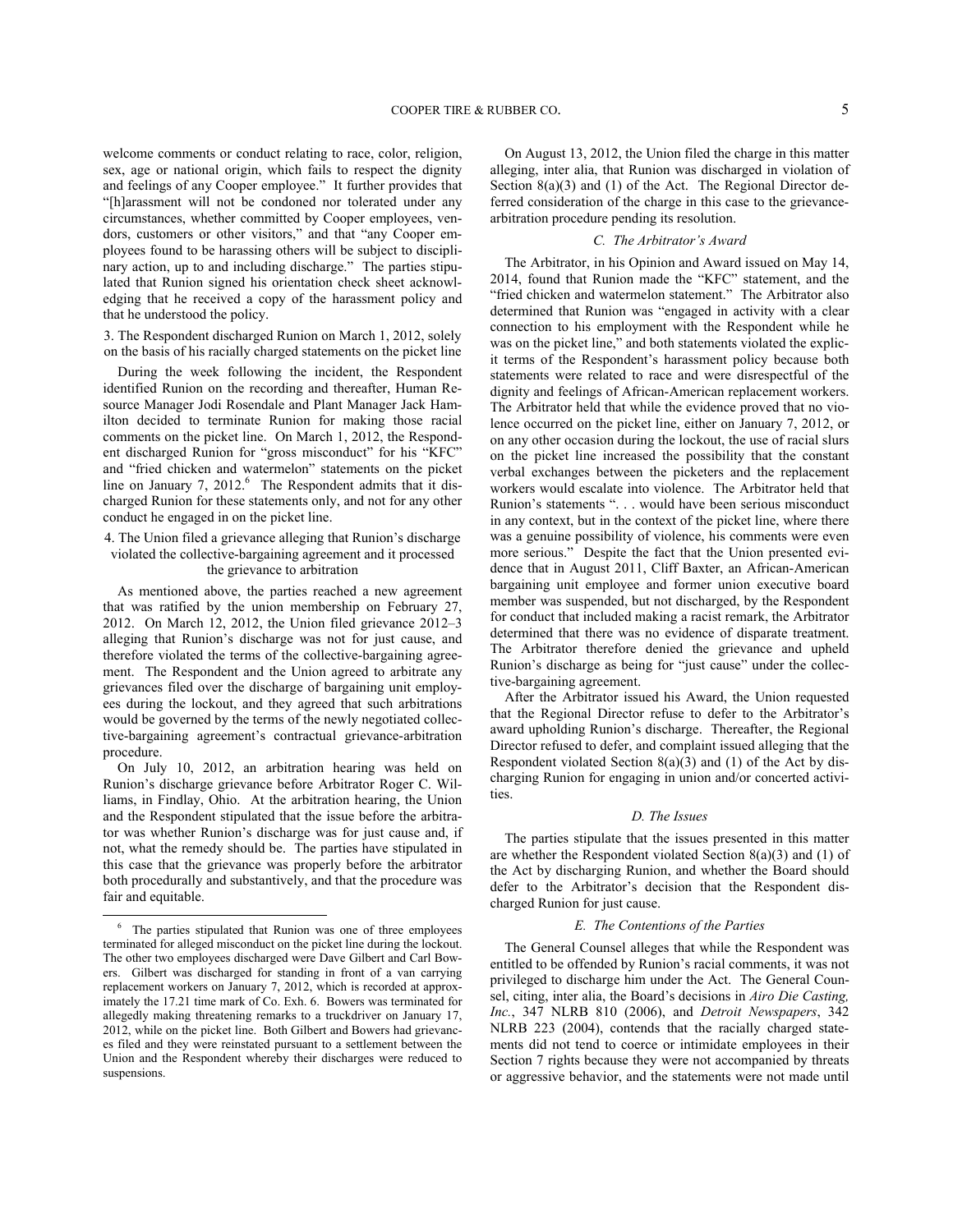<span id="page-5-2"></span><span id="page-5-1"></span>-

after the vans had passed where Runion was standing. The General Counsel argues that Runion was discharged in violation of the Act, and that the Arbitrator only considered whether the discharge was justified under the harassment policy, not whether Runion's actions were protected by the Act. The General Counsel further argues that the Arbitrator's award is repugnant to the Act. On that basis, the General Counsel asserts that deferral to the Arbitrator's award is not appropriate.

The Charging Party asserts that while it does not condone Runion's conduct, it believes his conduct was protected and that his statements, which were unaccompanied by threats or intimidation, were insufficient to lose the protection of the Act. On that basis, the Charging Party contends that Runion's discharge was unlawful. In addition, the Charging Party asserts that even if Runion's conduct was not protected by the Act, his discharge was nevertheless unlawful because the evidence shows that other employees violated the Respondent's harassment policy and were suspended, not discharged, including Baxter, an African-American employee who called his white supervisor a "dumb white hillbilly asshole." (CP Br. at p.  $8.$ )<sup>[7](#page-5-0)</sup> Finally, the Charging Party argues that since the Arbitrator only considered the just cause issue, and did not consider (and did not have the authorization of the parties to consider) the statutory issue, and because the Arbitrator's award is repugnant to the Act, the Board should not defer to the award.

To the contrary, the Respondent argues that Runion's comments specifically violated its harassment policy and therefore he was discharged for just cause. The Respondent contends that "while a certain amount of profanity or racial invective may be tolerated by the Act, it is not protected by the Act," and therefore, Runion's racist statements should not be considered "protected activity." (R. Statement of Position, p. 2.) In support of this argument, the Respondent contends that the award is susceptible to interpretation consistent with the Board's decision in *Atlantic Steel Co.*, 245 NLRB 814, 816 (1979), and its progeny, which hold that even if an employee is engaging in protected activity, the employee can lose the protection of the Act if he also engages in unprotected offensive, vulgar, and/or racist statements during the course of his protected activity. (R. Br. at p. 29.)

The Respondent argues that deferral is appropriate because, contrary to the contentions of the General Counsel and the Charging Party, the Arbitrator adequately considered the statutory rights at issue as the "just cause" inquiry in the arbitration was "factually parallel" to the statutory issue in this case, and the Arbitrator was presented with those facts. Furthermore, the Respondent argues that the Arbitrator's award is not "clearly repugnant" to the Act because it is susceptible to an interpretation that is consistent with *Clear Pine Mouldings*, 268 NLRB 1044 (1984). The Respondent specifically contends that since the Arbitrator stated that the comments were "disrespectful of the dignity and feelings of African-American replacement workers," the statements coerced or intimidated employees in the exercise of their rights protected under the Act. In addition, the Respondent argues that the Arbitrator addressed the "coercive impact" of Runion's statements when he found that the comments "inspired more hate-filled racist speech," and it "increased the potential for violence." (R. Statement of Position, pp. 2–3.) Finally, the Respondent argues that the Arbitrator's conclusion that Runion was discharged for cause warrants deferral, not only under the applicable standard for deferral, but under Section  $10(c)$  of the Act,<sup>[8](#page-5-1)</sup> and that failure to defer should be contrary to public policy.

#### *F. Analysis*

It is well established that the Board has considerable discretion in determining whether to defer to the arbitration process when doing so will serve the fundamental aims of the Act. *Wonder Bread*, 343 NLRB 55 (2004), see *Dubo Mfg. Corp.*, 142 NLRB 431 (1963); *Collyer Insulated Wire*, 192 NLRB 837 (1971); and *United Technologies Corp*., 268 NLRB 557 (1984). The Board's standard for deferring to arbitral awards is also solely a matter for its discretion, as Section 10(a) of the Act expressly provides that the Board is not precluded from adjudicating unfair labor practice charges even though they might have been the subject of an arbitration proceeding and award.

In *Spielberg Mfg. Co.,* 112 NLRB 1080 (1955), the Board held that it would defer to arbitral decisions in cases in which the proceedings appear to have been fair and regular, all parties agreed to be bound, and the decision of the arbitrator is not clearly repugnant to the purposes and policies of the Act. Id. at 1082. In *Olin Corp.*, 268 NLRB 573 (1984), the Board held that it will condition deferral on the arbitrator having adequately considered the unfair labor practice issue, which is satisfied if: (1) the contractual issue is factually parallel to the unfair labor practice issue, and (2) the arbitrator was presented generally with the facts relevant to resolving the unfair labor practice. Id. at 574. The Board stated that it will not require an arbitrator's award to be totally consistent with Board precedent, however, deferral will not be found appropriate under the clearly repugnant standard where the arbitration award is "palpably wrong" or "not susceptible to an interpretation consistent with the Act." Id.[9](#page-5-2) Under *Spielberg*, supra, and *Olin Corp*., supra, the burden of proof is on the party—here, the General Counsel—who opposes deferral to the arbitration award. *Airborne Freight Corp.*, 343 NLRB 580, 581 (2004).

In the instant case, the parties have stipulated that the arbitra-

 $\overline{\phantom{a}}$ 

<span id="page-5-0"></span><sup>&</sup>lt;sup>7</sup> The record reveals that while it is not entirely clear to whom this remark was addressed, it appears that Baxter directed it to his white manager, as well as members of the local union's executive board who were trying to calm him down. In this connection, the record establishes that Baxter yelled to the group, "You are all a bunch of white hillbilly assholes." (Arbitration Exh. S, at p. 2.)

<sup>8</sup> See R. Statement of Position, pp. 2–3, and R. Br. at pp. 18–23.

<sup>9</sup> It is important to note that in *Babcock & Wilcox Construction Co.*, 361 NLRB No. 132 (2014), the Board recently modified its longstanding postarbitral deferral standards in Sec. 8(a)(3) and (1) cases. The Board specifically held, however, that it would apply this modified standard only "prospectively (in future cases)," and not "retroactively (i.e., in all pending cases)." Since the arbitration hearing in the instant case occurred on July 10, 2012, approximately 2-1/2 years before the *Babcock & Wilcox Construction Co.* decision issued, the Board's newly modified standard is not applicable to this case. Accordingly, the issue of deferral in this case is to be decided under the standard adopted in *Olin Corp.*, supra. See *Verizon New England, Inc*., 362 NLRB No. 24, slip op. 1 at fn. 2 (2015).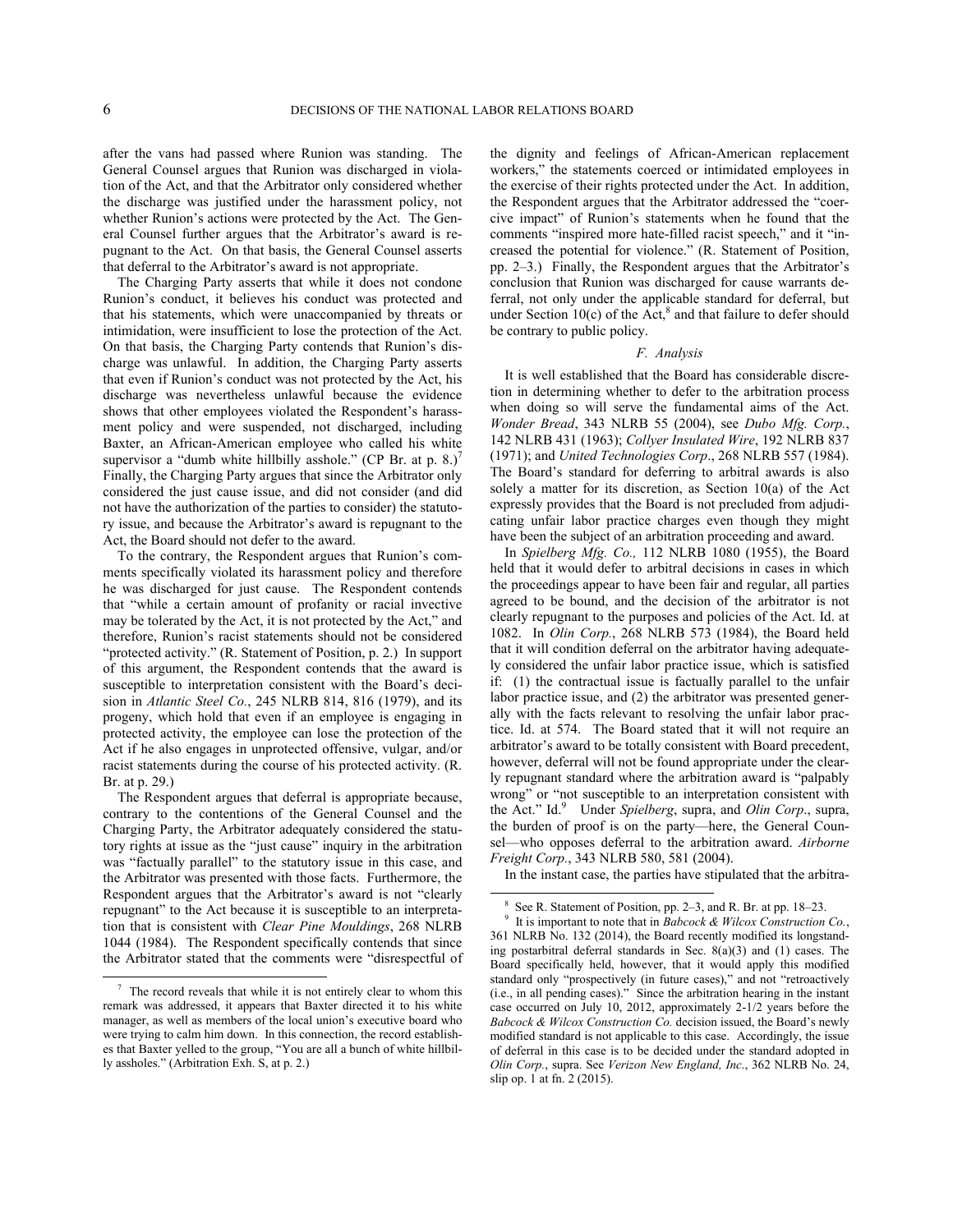tion proceeding has been fair and regular and that all the parties have agreed to be bound by the arbitration award. Thus, the only deferral factor in dispute is whether the arbitration award is "clearly repugnant" to the Act.

## 1. Whether Anthony Runion's discharge for his conduct during protected picketing activity constituted a violation of Section  $8(a)(3)$  and  $(1)$  of the Act

Section 7 of the Act gives employees the right to peacefully strike, picket, and engage in other concerted activities for the purpose of collective bargaining or other mutual aid or protection. In the instant case, it is undisputed that Runion was engaged in picketing activity, which was protected by the Act, and that he was discharged because of his conduct during that picketing activity. The Board has long held that an important feature of picketing is the posting by a labor organization of individuals at the approach to a place of business to accomplish a purpose which advances the cause of the union. . . ." *Verizon New England*, 362 NLRB No. 24, slip op. 4; quoting *Lumber & Sawmill Workers Local 2797 (Stoltze Land)*), 156 NLRB 388, 394 (1965). In other words, personal confrontation is a necessary element of picketing. *Verizon New England*, supra at slip op. 4; citing *Carpenters Local 1506 (Eliason & Knuth),* 355 NLRB 797, 802 (2010). However, even though the Act protects the right to picket during a strike, or in this case an employer's lockout, and a certain degree of confrontation is expected during those activities, it is clear that Congress never intended to afford special protection to all picket line conduct. The question is thus whether Runion's conduct while engaging in picketing was sufficient to warrant removal of the Act's protection.

The Board has long recognized a distinction between employee conduct in the workplace and employee conduct on the picket line. Unlike situations involving employee conduct in the working environment, picket line misconduct is governed by the Board's standards established in *Clear Pine Mouldings*, 268 NLRB 1044 (1984), enfd. 765 F.2d 148 (9th Cir. 1985), cert. denied 474 U.S. 1105 (1986). In that case, the threatening statements unaccompanied by acts of violence from striker Rodney Sittser who was denied reinstatement were: (1) that a nonstriking employee was taking her life in her hands by crossing a picket line and would live to regret it; (2) that a nonstriking employee's house or garage might be burned; (3) that the hands of certain employees should be broken; and (4) that an employee should be "straighten[ed] out." In *Clear Pine Mouldings*, the Board noted that "serious acts of misconduct which occur in the course of a strike may disqualify a striker from the protection of the Act." Id. The Board specifically addressed the issue of whether striker misconduct in the form of verbal threats, unaccompanied by physical acts, would be sufficient to remove the protection of the Act. In that case, the Board specifically rejected the proposition that words alone can never, without more, warrant a denial of reinstatement. Id. at 1045–1046. Instead, the Board adopted an objective test formulated by the United States Court of Appeals for the Third Circuit in *NLRB v. W. C. McQuaide, Inc.*, 552 F.2d 519, 527 (3d Cir. 1977), denying enf. in part to 220 NLRB 593 (1975), for determining whether verbal threats by strikers directed at fellow employees justify an employer's refusal to reinstate. According to that test, an employer can lawfully deny reinstatement to a striker if his misconduct is such that under the circumstances, it may reasonably tend to coerce or intimidate employees in the rights protected under the Act. Id. at 1046. In that case, the Board determined that the threatening statements were sufficient to remove the protection of the Act and warranted a denial of reinstatement. Id. at 1048.

Since the *Clear Pine Mouldings* standard is an objective one, it does not involve an inquiry into whether any particular employee was coerced or intimidated. *Mohawk Liqueur Co.*, 300 NLRB 1075 (1990); *Detroit Newspapers*, 342 NLRB 223, 229 (2004). This standard also is applicable to misconduct directed at nonemployees such as supervisors, security guards, and independent contractors. *General Chemical Corp*., 290 NLRB 76, 82 (1988); *Detroit Newspapers*, supra at 229.

While the remarks attributed to the striking employees in *Clear Pine Mouldings* were directly or indirectly threatening in character, the Board has also addressed whether profane epithets unaccompanied by an overt or indirect threat might also be coercive or intimidating. In *Catalytic, Inc.*, 275 NLRB 97 (1985), after the commencement of a strike, a striking employee called the home of a nonstriking employee and when his wife answered the phone, he stated, "[Y]ou God damned bitch," and immediately hung up the phone. Id. In determining whether that conduct reasonably tended to coerce or intimidate under the standard set forth in *Clear Pine Mouldings*, the Board noted that the profane epithet did not threaten her person or property, and it was not violent in character. Id. at 98. The Board determined that where a profane epithet was unaccompanied by an overt or indirect threat and there was no reasonable likelihood raised of an imminent physical confrontation, there was no tendency to coerce or intimidate within the meaning of *Clear Pine Mouldings*. Id. On that basis, the Board found in that case that the employer violated Section  $8(a)(3)$ and (1) of the Act by discharging the striking employee.

Even though the *Clear Pine Mouldings* standard arose in the context of striker misconduct, those same principles apply to employees discharged when engaging in picketing activities following an employer's lockout of its bargaining unit employees. Thus, the standard articulated by the Board in *Clear Pine Mouldings* is applicable to the instant case where it is undisputed that Runion was discharged for his picket line statements, unaccompanied by threats or acts of violence, to presumably African-American replacement workers. As mentioned above, approximately 8 seconds after the replacement workers in the vans passed by Runion, he yelled: "Did you bring enough KFC for everybody?" Also, approximately 27 seconds after the replacement workers passed him, Runion, directing his comments to the picketers across the street, stated: "Hey, anybody smell that? I smell fried chicken and watermelon." The question before me is thus whether Runion's statements may reasonably tend to coerce or intimidate employees in their rights protected under the Act or whether those statements raised a reasonable likelihood of an imminent physical confrontation.

Based on the record evidence, I find that under the Board's *Clear Pine Mouldings* standard, Runion's conduct and statements did not tend to coerce or intimidate employees in the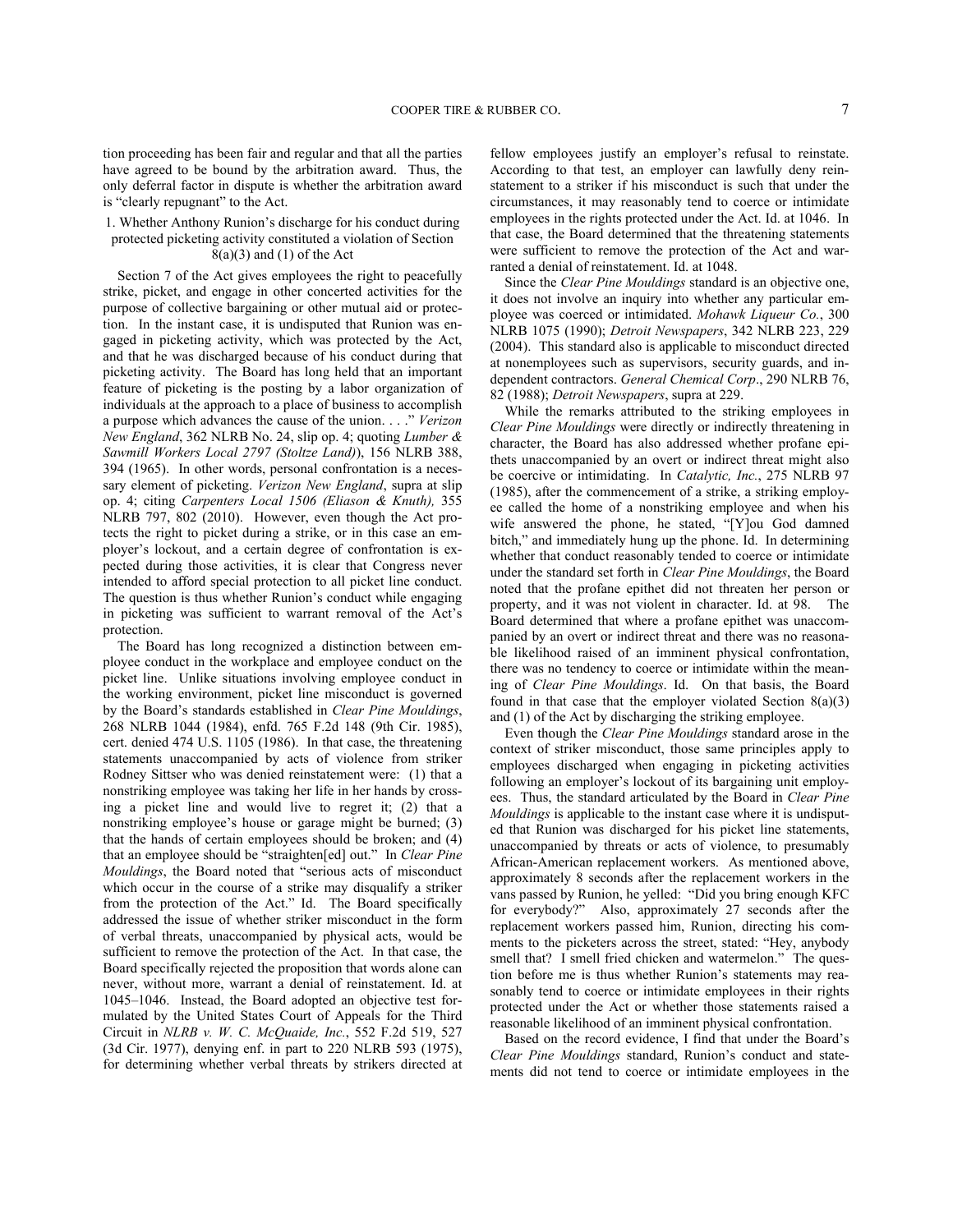-

exercise of their rights under the Act, nor did they raise a reasonable likelihood of an imminent physical confrontation. Runion's "KFC" and "fried chicken and watermelon" statements most certainly were racist, offensive, and reprehensible, but they were not violent in character, and they did not contain any overt or implied threats to replacement workers or their property. The statements were also unaccompanied by any threatening behavior or physical acts of intimidation by Runion towards the replacement workers in the vans. In fact, while making both statements, Runion stood with his hands in his coat pockets and he was not making any threatening gestures or movements when he made the statements. In addition, the statements were made after the replacement workers had passed by Runion. In this regard, the "KFC" statement was made 6 seconds after the van passed, and the "fried chicken and watermelon" statement was made 27 seconds after the replacement workers had passed, and it was directed not at the replacement workers, but the picketers across the street. The record evidence in this case does not establish that Runion's statements were coercive or intimidating to the exercise of employees' Section 7 rights, and it does not establish that the statements raised the likelihood of imminent physical confrontation.

While the Respondent has specifically alleged that Runion's statements had a "coercive impact" because they allegedly inspired more "hate-filled racist speech" and increased the potential for violence, such assertions are unsupported by the record. Although the record reveals that there were several racist statements made on the picket line by unidentified individuals after Runion made his "KFC" and "fried chicken and watermelon" statements, and after he left the picket line.<sup>[10](#page-7-0)</sup> the record does not establish that those individuals were provoked or inspired to make those statements by anyone. In addition, there is certainly no evidence to establish that Runion in any way inspired or caused those persons to make those racist statements. There is likewise no evidence to establish that Runion's statements "Did you bring enough KFC for everybody?" and "Hey, anybody smell that? I smell fried chicken and watermelon," increased the potential for violence on a picket line where there was undisputedly no evidence of any picket line violence on that day, nor on any other day during the lockout. I find that even though Runion's statements were offensive and racist, and certainly may have been disrespectful to the dignity and feelings of African-American replacement workers, there is no evidence to establish that the statements contained overt or implied threats, that they coerced or intimidated employees in the exercise of their rights protected under the Act, or that they raised a reasonable likelihood of an imminent physical confrontation.

I note that my findings in this matter are consistent with well-established Board precedent. The Board has held that a striker's or picketer's use of even the most vile language and/or gestures, standing alone, does not forfeit the protection of the Act, so long as those actions do not constitute a threat. *Airo Die* 

*Casting, Inc.*, 347 NLRB 810 (2006); *Nickell Moulding*, 317 NLRB 826, 827–828 (1995); *Calliope Designs, Inc.*, 297 NLRB 510, 521 (1989). In *Nickell Moulding*, striking employee Cleata Draper carried a homemade sign on the picket line that read "Who is Rhonda F [with an X through the F] Sucking Today?" The sign made reference to Rhonda Yarborough, an employee who chose to work during the course of the strike. The employer discharged Draper based solely on the picket sign in question. The administrative law judge found that Draper's sign did not directly or indirectly threaten either Yarborough's person or property, it was not violent in character, and there was no showing of the likelihood of an imminent physical confrontation as a result of the sign. Id. at 828. In that case, the Board affirmed the administrative law judge's finding that although the sign in question was offensive, under the application of *Clear Pine Mouldings*, supra, it did not rise to the level that would justify the employer's denial of reinstatement to Draper. Id. at 828–829.

In *Calliope Designs, Inc.*, supra at 521, a striking employee called a nonstriker a "whore" and a "prostitute" and stated to her that she was having sex with the employer's president. He also called another nonstriker a "whore" and told her she could earn more money by selling her daughter, another nonstriker, at the flea market. The Board affirmed the administrative law judge's finding that the statements were "obscene, insulting and indecent," but not sufficient under the *Clear Pine Mouldings* standard to remove the striking employee from the protection of the Act. Id.

In *Airo Die Casting*, supra, a case that I find is directly on point with the instant case, the Board found in particular that racially charged comments of a similar nature to those of this case have been insufficient to remove the protection of the Act. In that case, the Board examined a picketer's racial slurs directed at African-American nonstriking employees. Shortly after a strike began, the employer hired replacement workers who were transported into the facility in vehicles past the picket lines at the main gate. The pickets frequently shouted obscenities and made obscene gestures at the replacements. The replacements responded with obscene gestures and calling the pickets names, often behind closed car windows. Id. at 811. Ronald Lawson, one of the picketing employees, came towards one of the cars carrying replacement workers and an African-American security guard. With both hands raised and extending his middle fingers, Lawson yelled, "[F]uck you nigger" at the security guard. Id. In that case, the Board found that Lawson's use of obscene language, gestures, and a racial slur, standing alone without any threats or violence, did not rise to the level where he forfeited the protection provided by the Act. Id. at 812.

In addition, in *Detroit Newpapers*, 342 NLRB 223, 268–269 (2004), the administrative law judge found that striker James Ritchie's use of vile and vulgar language on the picket line, including racial epithets such as "you fuckin' bitch, nigger lovin' whore," did not deprive him of the protection of the Act under *Clear Pine Mouldings*, so long as those actions did not constitute a threat. In that decision, the Board did not rule on that determination because Ritchie settled his charge allegation

<span id="page-7-0"></span><sup>&</sup>lt;sup>10</sup> As mentioned above, the parties stipulated that after Runion left the picket line (at the 16:27 and 17:29 time marks, respectively), an unidentified person whom the parties agree was not Runion, shouted "fucking monkey scabs" and "fucking nigger scabs." (Stip. Facts at 74.)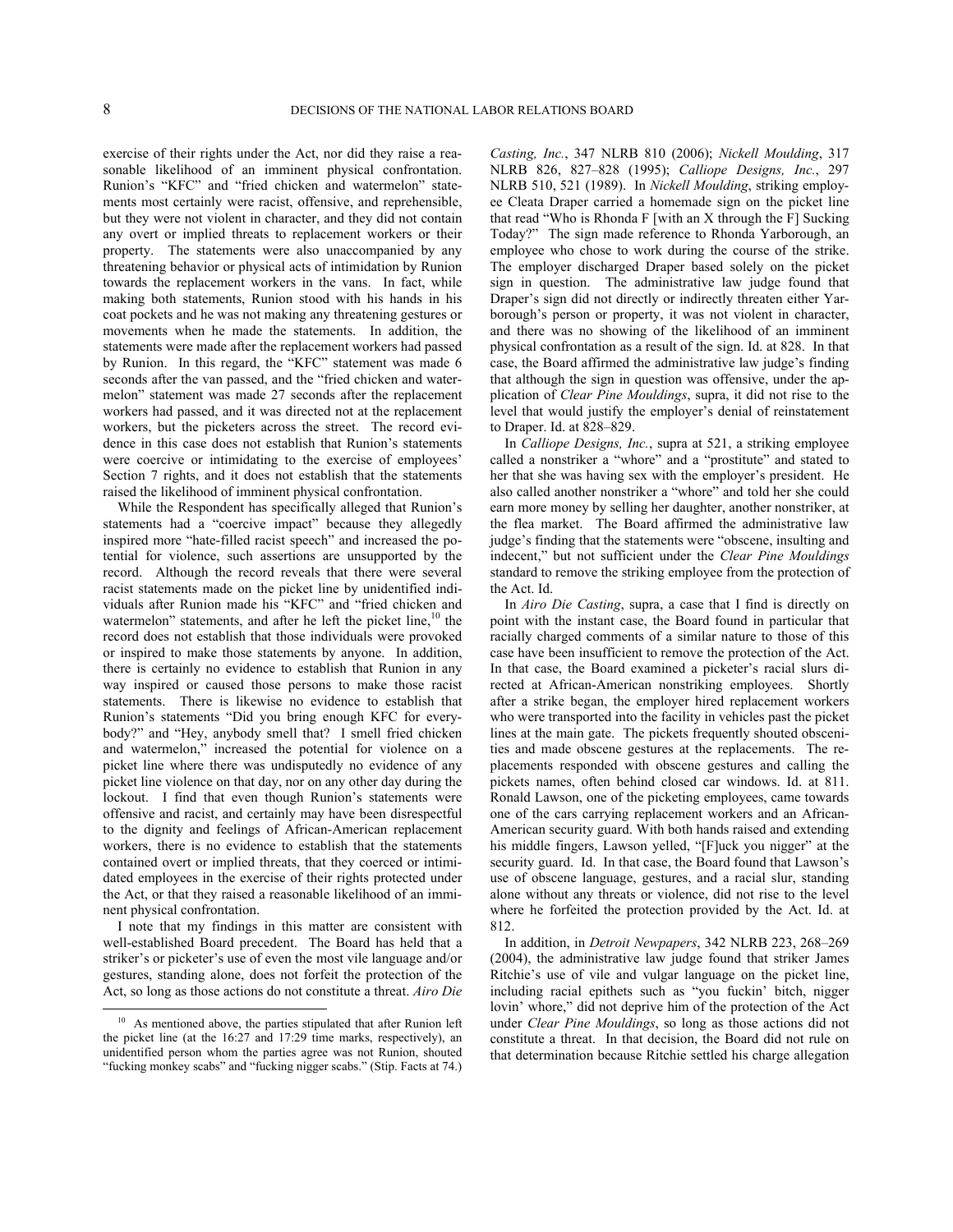before the Board issued its decision. Id. at 223–224.<sup>[11](#page-8-0)</sup> Since the Board did not rule on that determination, I do not rely on it in support of my findings. I do, however, find it persuasive on the treatment of alleged misconduct in the form of racial slurs used on the picket line under the *Clear Pine Mouldings* standard. $12$ 

The Respondent argues in its Statement of Position that Runion's racist comments do not deserve the protection of the Act. The Respondent specifically asserts that it's "position on the  $8(a)(1)$  and  $8(a)(3)$  aspect of the complaint is very simple making racist comments is not protected activity" and "[a]ccordingly, firing an employee because he makes racist comments cannot violate the Act."<sup>[13](#page-8-2)</sup> In this connection, the Respondent asserts that the racist statements should not be protected and that Runion violated its harassment policy by making the racist statements, thereby requiring his discharge. I find this argument lacks merit as it infers that Runion's statements should be evaluated in isolation, as separate and distinct from his picketing activity, or that the statements should be evaluated in the context of the normal workplace environment. The Respondent correctly asserts that pursuant to its harassment policy, employees who violate it may be disciplined or discharged. Clearly, the Respondent has the authority to enforce company policy in the workplace. Contrary to Respondent's assertions, however, Runion's racist comments cannot be analyzed in a vacuum, separate from the fact that those statements were made during, and in the context of engaging in picketing activity protected by the Act. In this regard, the harassment policy makes no reference to conduct on the picket line in situations in which such policy violations occurred in the context of conduct protected by the Act. In addition, as mentioned above, the Board distinguishes between conduct occurring in the workplace and conduct occurring on the picket line. In *Airo Die Casting,* supra, the Board affirmed the administrative law judge's finding that the picket line comments in that case were repulsive and offensive, but they did not occur during his work-

-

ing time or in his workplace. The administrative law judge, with Board approval, stated that "Picket-line misconduct is accordingly evaluated by a different standard than similar conduct in a working environment." *Airo Die Casting*, supra at 812.

In its brief, the Respondent also argues that even if Runion was privileged to exercise his Section 7 rights by picketing, his racial invective took him out of the protection of the Act.<sup>[14](#page-8-3)</sup> In support of this argument, the Respondent argues that Runion's conduct should be analyzed under the Board's decision in *Atlantic Steel*, 245 NLRB 814 (1979), and its progeny, in which the Board set forth a four-part test for determining whether an employee's outburst while engaging in protected concerted activity removes the employee from the protection of the Act and thereby justifies the discipline imposed. (R. Br. at p. 29.)<sup>[15](#page-8-4)</sup> I find, however, that the Respondent's reliance on *Atlantic Steel* and it progeny is misplaced.

*Atlantic Steel* and the related cases cited by the Respondent are factually distinguishable from the instant case, as they all involved protected activity that occurred in the workplace, and not on the picket line. In *Atlantic Steel,* supra, an employee called his foreman a "lying son of a bitch" while engaging in protected activity on the shop floor. Id. Those facts are substantially different from the facts of the instant case, where Runion's statements occurred while engaged in protected activ-ities on the picket line.<sup>[16](#page-8-5)</sup> As mentioned above, the Board has recognized a distinction between protected conduct in the workplace, and protected conduct on the picket line, and it has evaluated picket line misconduct by a different standard than similar conduct in the work environment. See *Airo Die Casting*, supra at 812. In addition, the Board has specifically held in *Triple Play Sports Bar & Grille*, 361 NLRB No. 31 (2014), that the *Atlantic Steel* analytical framework "is tailored to workplace confrontations with the employer." In that case, the Board held that it would not apply the *Atlantic Steel* test to analyze the issue of whether employees' Facebook comments lost the protection of the Act, noting in particular that the framework of *Atlantic Steel* was utilized for balancing "employee rights with the employer's interest in maintaining order

l

<span id="page-8-4"></span><span id="page-8-3"></span><span id="page-8-0"></span><sup>&</sup>lt;sup>11</sup> In the *Detroit Newspapers* decision, the Board granted the General Counsel's motion to sever the cases of all but 10 strikers from those proceedings, it approved the charging parties' request to withdraw the relevant charges, and dismissed the corresponding complaint allegations (Id. at fn. 4). The Board affirmed the judge's findings regarding the allegations pertaining specifically to those 10 remaining strikers, for the reasons stated in the judge's decision. Ritchie's name was not listed in that decision as being one of those 10 strikers whose allegations were addressed by the Board. Id. at 223–224.<br><sup>12</sup> In addition in *Wayne*, Stead, Cadillac, 202, Ni

<span id="page-8-5"></span><span id="page-8-1"></span>In addition, in *Wayne Stead Cadillac*, 303 NLRB 432, 436 (1991), a striking employee on the picket line grabbed his testicles and gyrated his hips back and forth while mouthing the words "fuck you" towards a nonemployee and his 8-year-old daughter who were in their car attempting to leave the employer's premises. In that case, the administrative law judge determined that the striker's conduct did not threaten the individuals and the employer's failure to reinstate him violated Sec. 8(a)(3) and (1) of the Act. The Board did not rule on that determination as the Respondent did not file exceptions to any of the 8(a)(3) and (1) violations found by the judge. Id. at 432, fn. 2. This case therefore has no precedential value on this issue, and I do not rely on it in support of my findings. I do, however, find it persuasive on this issue.

<span id="page-8-2"></span><sup>&</sup>lt;sup>13</sup> R. Statement of Position at p. 1.

<sup>14</sup> R. Br. at pp. 28–35.

<sup>&</sup>lt;sup>15</sup> In *Atlantic Steel*, supra, the Board found that even an employee who is engaged in protected concerted activity can, by opprobrious conduct, lose the protection of the Act. Id. at 816. Under that test, the Board examines four factors: "the place of the discussion; the subject matter of the discussion; the nature of the employees' outburst; and whether the outburst was, in any way, provoked by the employer's unfair labor practices." Id. at 816.

<sup>16</sup> I find that the other cases relied on by the Respondent similarly involve protected activity that occurred in the workplace, and are likewise distinguishable from the instant case. See *Foodtown Supermarkets,* 268 NLRB 630 (1984) (employee called employer's president "a son of a bitch" during the course of a discussion at work regarding the employee's grievance); *North American Refractories Co*., 331 NLRB 1640, 1642–1643 (2000) (employee lost the Act's protection by calling his supervisor a "stupid mother fucker" during a meeting that otherwise constituted protected concerted activity); *Verizon Wireless,* 349 NLRB 640, 641–642 (2007) (employee otherwise engaged in protected activity lost the Act's protection by referring to a supervisor as "that bitch" and to other supervisors as "fucking supervisors").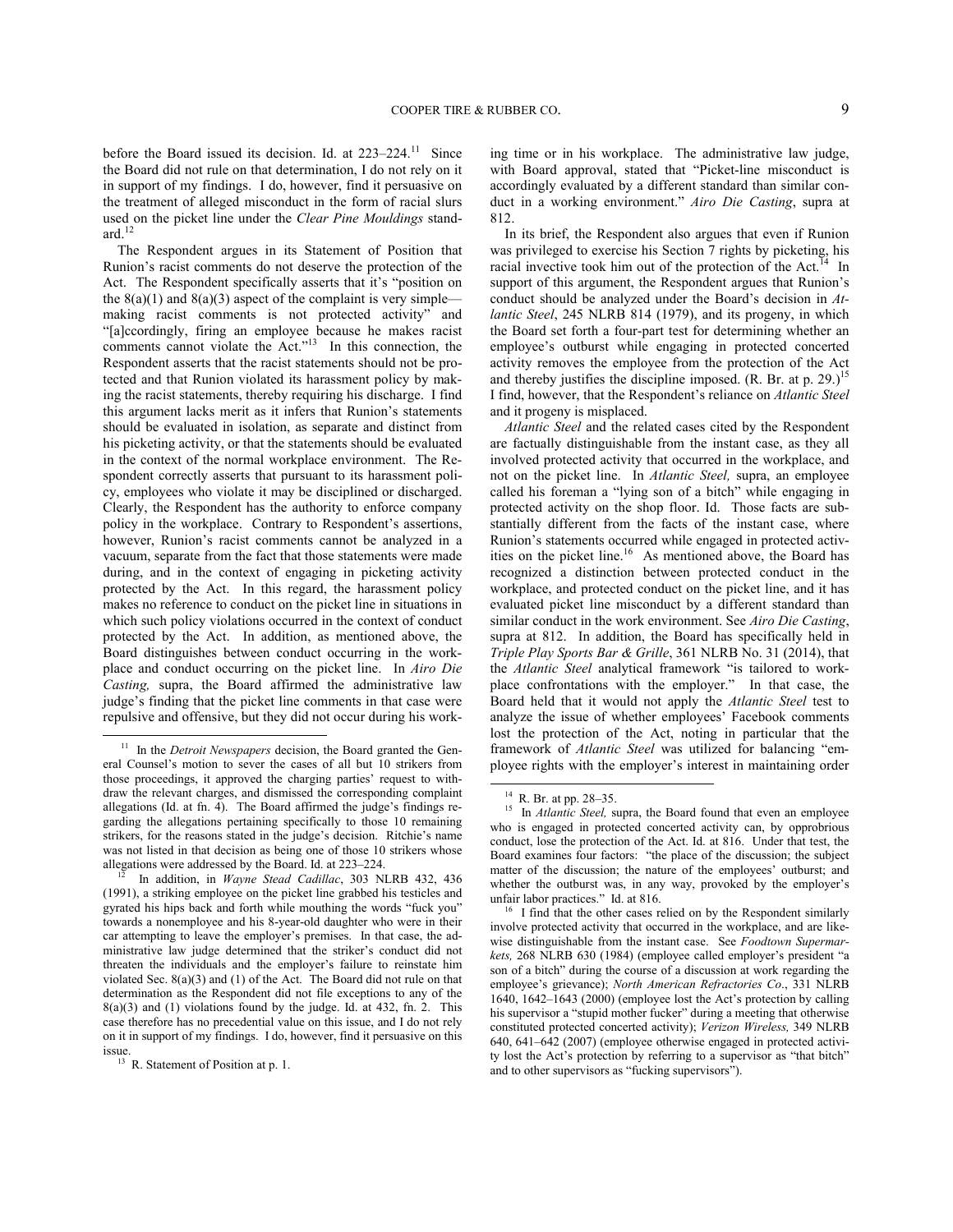<span id="page-9-0"></span>1

in the workplace," and was "typically" applied "to analyze whether direct communications, face-to-face in the workplace, between an employee and a manager or supervisor constituted conduct so opprobrious that the employee lost the protection of the Act." Id. slip op. at 4.

Consistent with the Board's determination that picketing activity is evaluated by a different standard than workplace activity, the Board held in *Siemens Energy & Automation, Inc.*, 328 NLRB 1175 (1999), that alleged discharges for strike or picket line misconduct are not analyzed by the framework for alleged workplace discrimination under *Wright Line*, 251 NLRB 1083 (1980), enfd. 662 F.2d 899 (1st Cir. 1981), cert. denied 455 U.S. 989 (1982). In that case, the administrative law judge recommended dismissal of the complaint alleging a striker was unlawfully suspended and subsequently discharged for engaging in serious strike misconduct (i.e., throwing roofing nails on the roadway at a vehicular entrance to the plant during the strike, and kicking a car as it passed through the picket line). Id. The Board, in adopting the judge's recommended dismissal of the complaint, found he inappropriately applied the analysis of *Wright Line*, and that in cases where the issue is whether an employer may lawfully refuse to reinstate (and thus discharge) an employee on the basis of alleged strike misconduct, the standard of *Clear Pine Mouldings* is applied as the first part of a two-part analysis. Id.<sup>[17](#page-9-0)</sup>

Based on the standards of *Clear Pine Mouldings* and the well-established Board precedent discussed above, I find that Runion was discharged for engaging in picketing activity pro-

As mentioned above, I find that under the Board's *Clear Pine Mouldings* standard, Runion's conduct and statements did not tend to coerce or intimidate employees in the exercise of their rights under the Act, and therefore the first part of the analysis has not been met.

<span id="page-9-1"></span>The second part of the two-part test involves shifting burdens which attempt to determine if the striker in question did in fact engage in the picket line misconduct that was alleged. In the instant case, it is undisputed that Runion uttered the racist "KFC" statement, and the parties have stipulated that, with regard to the "fried chicken and watermelon" statement, the video recording was an accurate representation of that statement, and the recording speaks for itself. As mentioned above, I find based on the undisputed record evidence, that Runion had in fact made the "fried chicken and watermelon" statement. Since I have determined that Runion made both statements, there is no question as to whether he in fact engaged in the alleged misconduct. Therefore, I find it unnecessary to evaluate this case under the shifting burdens of the second part of the test.

tected by Section 7 of the Act, and that his conduct on the picket line, while racist and offensive, was not violent in character, not accompanied by violent or threatening behavior, it did not raise a reasonable likelihood of an imminent physical confrontation, and it did not reasonably tend to coerce or intimidate employees in the exercise of their Section 7 rights. On that basis, I find that Runion's picket line statements were not sufficient under the standards of *Clear Pine Mouldings* to remove the protection of the Act. Therefore, I find that the Respondent discharged Runion on March 1, 2012, in violation of Section  $8(a)(3)$  and  $(1)$  of the Act.

2. Whether deferral to the Arbitrator's award is appropriate

Having found that the Respondent violated the Act by discharging Runion, I must now determine whether it is appropriate to defer to the Arbitrator's award holding that Runion was discharged for just cause. For the reasons stated below, I find that deferral to the Arbitrator's award is not appropriate.

On the issue of deferral to an arbitrator's award, the Board noted in *Babcock & Wilcox Construction*, supra, that:

An arbitrator applying the 'just cause' provision in the contract—and sustaining the discharge—may well depart from the standards that the NLRB would apply because they are issues of legal characterization, in light of the policies of the NLRA, and are therefore not likely to have been precisely addressed by the arbitrator. *Babcock & Wilcox Construction,* supra at slip op. 8, citing Robert A. Gorman & Matthew W. Finkin, *Basic Text on Labor Law* 1028 (2d ed. 2004).

In addition, in cases where arbitrators measure employee conduct against a standard which conflicts with or contradicts Board law, the Board has found the awards repugnant to the Act and has refused to defer. In *Union Fork & Hoe Co.,* 241 NLRB 907 (1979), the Board held that where an arbitrator ruled that an employee was discharged for just cause, but failed to consider well-established Board law regarding whether that employee's conduct was protected by the Act, such an award was found to be "repugnant to the Act." In that case, the arbitrator ruled that a union steward was insubordinate (and therefore was discharged for just cause), and failed to consider wellestablished Board law which holds that a steward is protected by the Act when fulfilling his role in processing grievances. On that basis, the Board reasoned that the arbitrator measured the steward's conduct against a standard which conflicted with Board law, and the arbitration award was clearly repugnant to the policies and purposes of the Act, and was not entitled to deference. Id. at 907–908.

Even though the Respondent in the instant case argues that the facts presented to the arbitrator were "factually parallel" to the unfair labor practice allegations,<sup>[18](#page-9-1)</sup> the Arbitrator considered only whether Runion's discharge was for just cause under the collective-bargaining agreement, based on his alleged violation of the Respondent's harassment policy. The statutory rights at issue were clearly not considered by the Arbitrator, and he measured Runion's conduct on the picket line against a standard which conflicts with or contradicts Board law. In this re-

 $\overline{a}$ 

<sup>&</sup>lt;sup>17</sup> In *Siemens*, the Board set forth the two-part analysis as follows: First, under the standard in Clear Pine Mouldings [citations omitted] an employer may lawfully deny reinstatement to a striker whose strike misconduct under the circumstances may reasonably tend to coerce or intimidate employees in the exercise of rights protected under the Act. Second, under the framework for analysis in Rubin Bros., 99 NLRB 610 (1952), General Telephone Co., 251 NLRB 737 (1984), and Axelson, Inc., 285 NLRB 862 (1987), once the General Counsel has initially established that a striker was denied reinstatement for conduct related to the strike, the burden of going forward with the evidence shifts to the employer to establish that it had an honest belief that the striker in question engaged in the strike misconduct. If the employer establishes that, then the burden of going forward shifts back to the General Counsel to establish that the striker in question did not in fact engage in the alleged misconduct. [Id.]

<sup>&</sup>lt;sup>18</sup> See R. Statement of Position at p. 3; R. Br. pp. 20–22.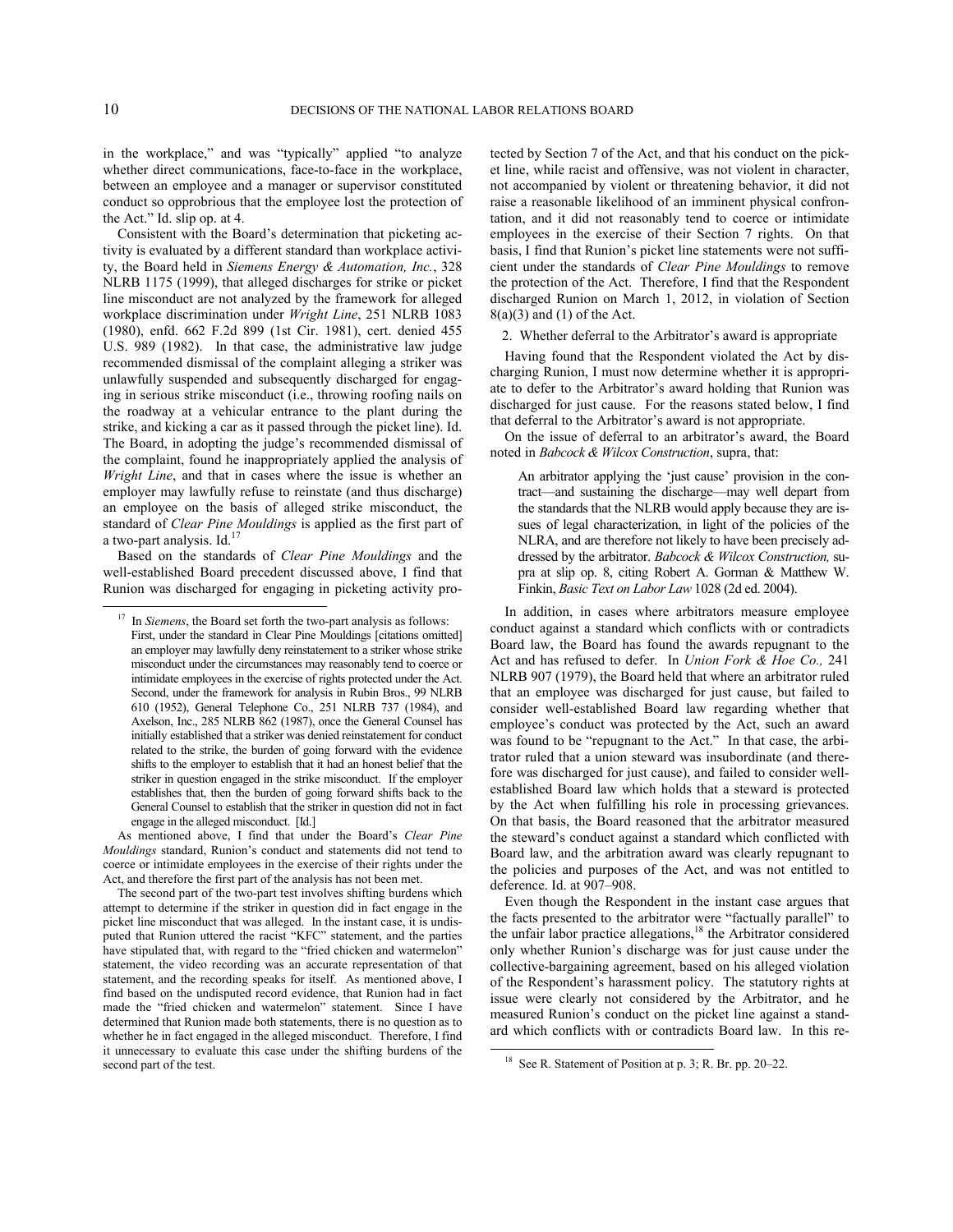gard, the Arbitrator failed to consider well-established Board precedent holding that picketing activity is protected by Section 7 of the Act, that the Board distinguishes between conduct in the workplace and conduct on the picket line, and that a picketer's use of even the most offensive language and/or gestures, standing alone, does not forfeit the protection of the Act, so long as those actions do not constitute a threat. In fact, the Arbitrator's award is devoid of any reference to the Act in any regard. In addition, contrary to the Board law establishing that conduct on the picket line is protected unless it is threatening to other employees' Section 7 rights, the Arbitrator held that Runion's statements ". . . would have been serious misconduct in any context, but in the context of the picket line, where there was a genuine possibility of violence, his comments were even more serious." (Jt. Exh. T, p. 12.) Such reasoning provides less protection for picket line conduct than the Act affords, and such a determination by the Arbitrator is inconsistent with the purposes and policies of the Act, and the well-established Board precedent. On that basis, I find that the award is "palpably wrong" and simply not susceptible to an interpretation that is consistent with the Act. Therefore, I find that the Arbitrator's award is "clearly repugnant" to the Act.

I note that the Board has recognized similar occasions where it has refused to defer to arbitration awards that upheld discipline or discharges under a "just cause" analysis for conduct protected by the Act, where such awards were repugnant to the Act. *Babcock & Wilcox Construction*, supra, slip op. 8; See, e.g., *Mobil Oil Exploration & Producing, U.S.*, 325 NLRB 176, 177–179 (1997), enfd. 200 F.3d 230 (5th Cir. 1999) (refusing to defer to arbitrator's decision where it upheld discipline based on employee's protected concerted activities—the employee was discharged for complaining that the employer intended to discharge him for his union activities); *Garland Coal & Mining Co.*, 276 NLRB 963, 964–965 (1985) (arbitrator's decision that union president's protected activity in refusing to sign a memo for the safety director which supported the employer's opposition to consolidation of the mine and safety committees, constituted insubordination upholding his suspension (but not discharge), was "repugnant to the Act"); see also *Cone Mills Corp.*, 298 NLRB 661 (1990) (arbitrator's finding that employee's suspension from filing a complaint under the contract was improper, but her refusal to leave the building as instructed constituted insubordination under the just cause doctrine and was sufficient to warrant denial of backpay, was "repugnant to the Act").

Based on the above, I find that the General Counsel has satisfied its burden of establishing that the Arbitrator's award does not satisfy the Board's standard for deferral under *Spielberg* and *Olin Corp.*, supra, and therefore the award is not entitled to deference.

The Respondent also argues in its brief that the Arbitrator's award is consistent with Section 10(c) of the Act, and that Runion can be denied reinstatement and backpay, even if the employer interfered with the employee's Section 7 rights, so long as the employee was discharged for his misconduct and not for any protected activity.<sup>[19](#page-10-0)</sup> In support of this argument, the -

Respondent, citing *Anheuser-Busch, Inc*., 351 NLRB 644 (2007), asserts that the Arbitrator found that Runion was discharged "for cause" because he "engaged in misconduct by yelling racist statements at African-American replacement workers."<sup>[20](#page-10-1)</sup>

Section 10(c) of the Act provides, in relevant part, that "[n]o order of the Board shall require the reinstatement of any individual as an employee who has been suspended or discharged, or the payment to him of any back pay, if such individual was suspended or discharged for cause." In *Anheuser-Busch, Inc.*, 351 NLRB 644, the Board noted that in an earlier case<sup>[21](#page-10-2)</sup> it initially held that the employer violated Section 8(a)(5) and (1) of the Act by failing to give notice and bargain with the union prior to installing and using hidden surveillance cameras. The Board, however, relying on Section 10(c), denied a make-whole remedy to the employees whom it discharged or suspended for misconduct discovered through the use of those cameras. Id. The United States Court of Appeals for the District of Columbia Circuit affirmed the Board's decision that the employer violated Section 8(a)(5) and (1), but it remanded the case to the Board to further address if the remedy should include makewhole relief for the employees disciplined by the employer for engaging in the misconduct discovered through the use of the cameras. See *Brewers & Maltsters Local 6 v. NLRB*, 414 F.3d 36 (D.C. Cir. 2005). On remand, in its Supplemental Decision and Order, the Board upheld its denial of the make-whole remedy for those employees, finding that the employees in that case were all disciplined "for cause." Id. at 646–647. In that case, the Board explained the reasons why Section 10(c)'s prohibition of a make-whole remedy where discipline was "for cause" should be interpreted as including the situation in that case, where the misconduct in question was uncovered through unilateral and unlawfully implemented means. Id. at 647. The Board found that the legislative history of Section 10(c) showed that Congress' purpose in enacting Section 10(c) was to insure that employees who engaged in misconduct were subject to discipline for that misconduct. Id., citing *Fibreboard Paper Products Corp. v. NLRB*, 379 U.S. 203, 217 (1964).

In analyzing the Respondent's argument, it is important to note that the Arbitrator did not find that Runion was discharged "for cause" as the Respondent alleges, rather, he found that the discharge of Runion was upheld as ". . . having been for *just cause* in accordance with the [collective-bargaining] agreement." (Arbitrator's Opinion and Award, Exh. A, p. 14) (emphasis added). In *Anheuser-Busch, Inc*., supra, the Board noted that Congress did not explicitly define the term "for cause." The Board has, however, explained that in the context of the Act, the term "for cause" referred to discipline "that is not imposed for a reason that is prohibited by the Act." Id. at 647. The Board stated:

Cause, in the context of Sec. 10(c), effectively means the absence of a prohibited reason. For under our Act: "Management can discharge for good cause, bad cause, or no cause at all. It has, as the master of its own business affairs, complete freedom with but one specific, definite qualification: it may

 $\overline{\phantom{a}}$ 

<span id="page-10-2"></span><span id="page-10-1"></span><span id="page-10-0"></span><sup>19</sup> R. Statement of Position at p. 3; R. Br. at pp. 36–38 and 48.

<sup>20</sup> R. Br. at p. 37.

<sup>&</sup>lt;sup>21</sup> 342 NLRB 560 (2004).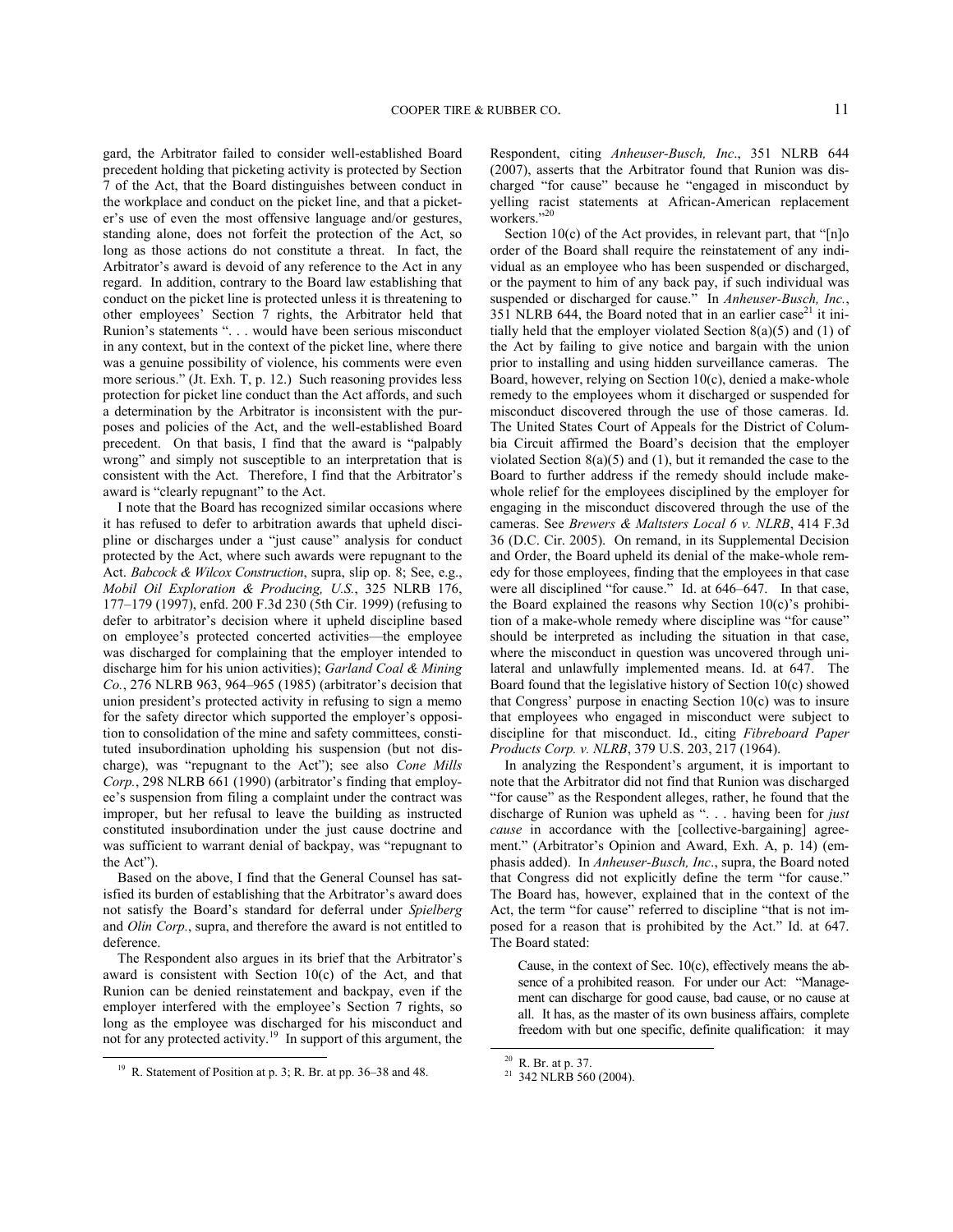not discharge when the real motivating purpose is to do that which [the Act] forbids." Id. at 647; citing *Taracorp Industries*, 273 NLRB [221,] at 222 fn. 8 [(1984) (quoting *NLRB v. Columbus Marble Works*, 233 F.2d 406, 413 (5th Cir. 1956))].

The Board further noted that "[i]t is important to distinguish between the term 'cause' as it appears in Section 10(c ) and the term 'just cause' . . . . Just cause encompasses principles such as the law of the shop, fundamental fairness, and related arbitral doctrines. Cause, in the context of Section 10(c), effectively means the absence of a prohibited reason." Id. at 647; *Taracorp Industries*, supra at 222 fn. 8; accord: Elkouri & Elkouri, *How Arbitration Works 974* (6th ed. 2003) ("'[c]ause' as used in Section 10(c), should not be confused with 'just cause' as the term is used by arbitrators").

I find the facts of the instant case are distinguishable from *Anheuser-Busch*, where the discipline was not imposed for a prohibited reason, and was "for cause." In the instant case, despite the Arbitrator's determination that there was "just cause" for Runion's discharge in accordance with the contract, the evidence establishes that Runion was discharged for a prohibited reason—the protected activity of engaging in picketing. The fact that his picketing activity included the use of two racist statements was simply insufficient under extant Board law to remove the protection from his picketing activity, and he was therefore discharged for engaging in protected activity. The Board specifically held in *Anheuser-Busch, Inc*., that "[a] termination of employment that is motivated by protected activity is unlawful under Section  $8(a)(1)$  and/or  $(3)$ , and is not 'for cause,' and as the termination is unlawful, 'the Board can order reinstatement and backpay.'" Id. at 648. On that basis, I find the Respondent's argument lacks merit, and that Section 10(c) of the Act does not prohibit the Board from ordering reinstatement and a make-whole remedy for Runion. In fact, as the Board recently held in *E.I. Dupont*, 362 NLRB No. 98 (2015), such relief "... is not only within the Board's 'broad' remedial discretion under Section 10(c) [citing *NLRB v. Seven-Up Bottling Co. of Miami*, 344 U.S. 344, 346 (1953)], but is necessary to 'restore as nearly as possible the situation that would have prevailed but for the unfair labor practices.'" Id. slip op. at 5; citing *State Distributing Co.*, 282 NLRB 1048 (1987).

Finally, the Respondent argues that "it is contrary to public policy for the Board to continue to tolerate racism on the picket lines and to provide employees making racist statements the same level of protection under the Act as employees uttering curse words or making other vulgar statements."<sup>[22](#page-11-0)</sup> As discussed above, however, extant Board law establishes that Runion's statements, while racist and offensive, were not sufficient to remove the protection of the Act from his protected picketing activity, and that his discharge violated the Act. I am bound to apply established Board precedent which the Supreme Court has not reversed, leaving "for the Board, not the judge, to determine whether that precedent should be varied." *Waco, Inc.*, 273 NLRB 746, 749 fn. 14 (1984); accord: *Pathmark Stores, Inc*., 342 NLRB 378, 378 fn. 1 (2004); See also, *Los* 

<span id="page-11-1"></span><span id="page-11-0"></span>-

*Angeles New Hospital*, 244 NLRB 960, 962 fn. 4 (1979), enfd. 640 F.2d 1017 (9th Cir. 1981); and *Iowa Beef Packers, Inc.*, 144 NLRB 615, 616 (1963), enfd. in part 331 F.2d 176 (8th Cir. 1964).

Based on the record evidence in this case, and the wellestablished Board law discussed above, I find that the Arbitrator's award is palpably wrong and not susceptible to an interpretation that is consistent with the Act, and it is therefore "clearly repugnant" to the Act. Accordingly, deferral to the Arbitrator's award is inappropriate, and I find that by discharging Runion for engaging in union and protected concerted activities on the picket line, the Respondent violated Section  $8(a)(3)$  and  $(1)$  of the Act.

#### CONCLUSIONS OF LAW

1. The Respondent is an employer engaged in commerce within the meaning of Section 2(2), (6), and (7) of the Act.

2. The United Steel, Paper and Forestry, Rubber, Manufacturing, Energy, Allied Industrial and Service Workers International Union, AFL–CIO/CLC is a labor organization within the meaning of Section 2(5) of the Act.

3. By discharging its employee Anthony Runion on March 1, 2012, for engaging in union and/or protected concerted activities, including his participation in picketing activities, the Respondent violated Section 8(a)(3) and (1) and of the Act.

4. The above unfair labor practices affect commerce within the meaning of Section 2(6) and (7) of the Act.

### **REMEDY**

Having found that the Respondent has engaged in certain unfair labor practices, I shall order it to cease and desist therefrom and to take certain affirmative action designed to effectuate the policies of the Act.

The Respondent, having unlawfully discharged employee Anthony Runion in violation of Section  $8(a)(3)$  and (1) of the Act, must offer him reinstatement and make him whole for any loss of earnings and other benefits he may have suffered as a result of the discrimination against him. Backpay shall be computed on a quarterly basis, less any interim earnings, as prescribed in *F. W. Woolworth Co.*, 90 NLRB 289 (1950), with interest at the rate prescribed in *New Horizons*, 283 NLRB 1173 (1987), compounded daily as prescribed in *Kentucky River Medical Center*, 356 NLRB 6 (2010).

The Respondent shall file a report with the Social Security Administration allocating backpay to the appropriate calendar quarters. The Respondent shall also compensate Runion for the adverse tax consequences, if any, of receiving one or more lump-sum backpay awards covering periods longer than 1 year. *Don Chavas, LLC d/b/a Tortillas Don Chavas*, 361 NLRB No. 10 (2014).

On these findings of fact and conclusions of law, and on the entire record, I issue the following recommended<sup>[23](#page-11-1)</sup>

 $\overline{\phantom{a}}$ 

 $22$  R. Br. at p. 48.

<sup>23</sup> If no exceptions are filed as provided by Sec. 102.46 of the Board's Rules and Regulations, the findings, conclusions, and recommended Order shall, as provided in Sec. 102.48 of the Rules, be adopted by the Board and all objections to them shall be deemed waived for all purposes.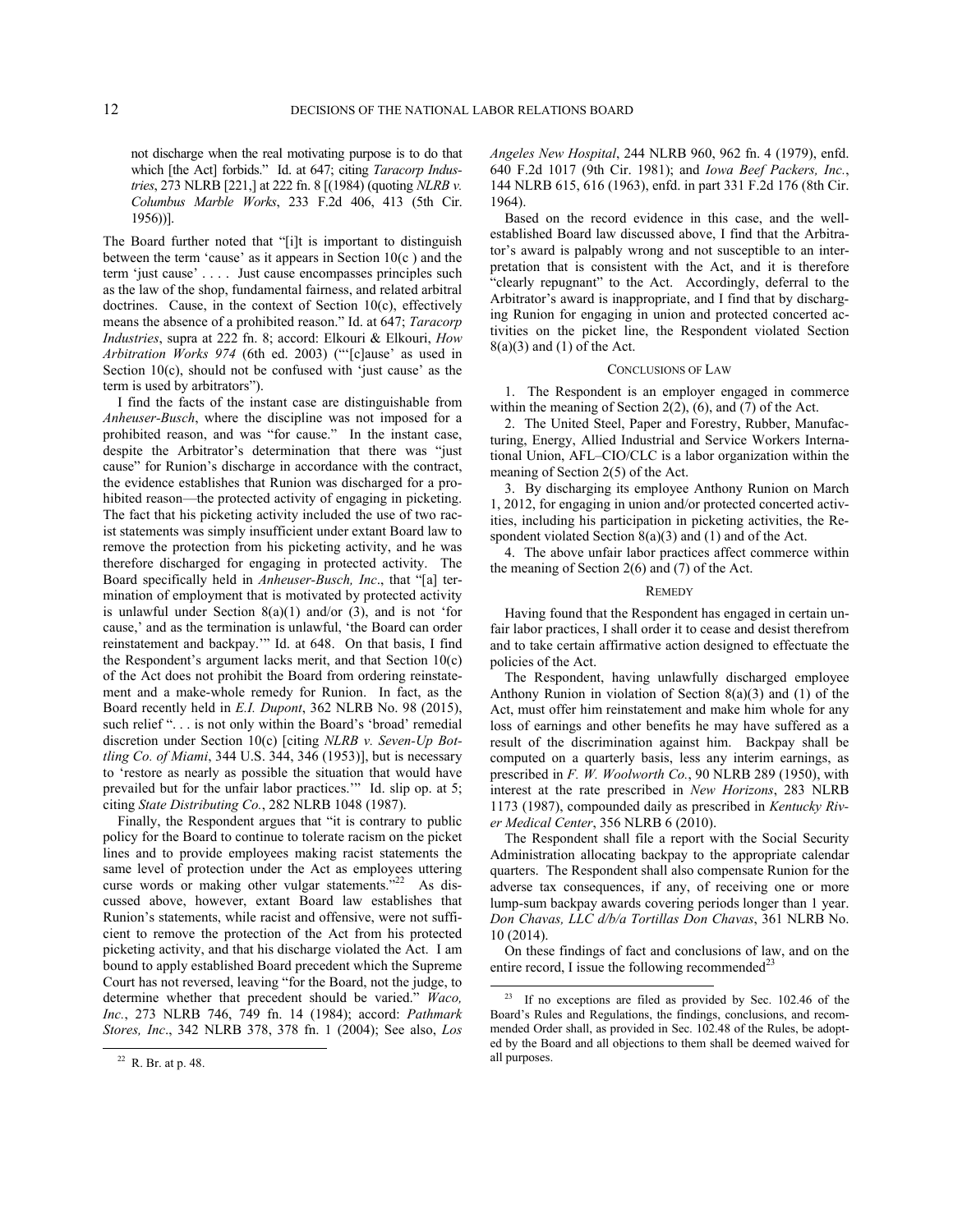# ORDER

The Respondent, Cooper Tire & Rubber Company, Findlay, Ohio, its officers, agents, successors, and assigns, shall

1. Cease and desist from

(a) Discharging employees for engaging in union and/or protected concerted activities, including participating in picketing activities.

(b) In any like or related manner interfering with, restraining, or coercing employees in the exercise of the rights guaranteed them by Section 7 of the Act.

2. Take the following affirmative action necessary to effectuate the policies of the Act.

(a) Within 14 days from the date of this Order, offer Anthony Runion full reinstatement to his former job, or if that job no longer exists, to a substantially equivalent position, without prejudice to his seniority or any other rights or privileges previously enjoyed,

(b) Make whole Anthony Runion for any loss of earnings and other benefits suffered as a result of the discrimination against him, in the manner set forth in the remedy section of this decision.

(c) Compensate Anthony Runion for adverse tax consequences, if any, of receiving a lump-sum backpay award, and file a report with the Social Security Administration allocating the backpay award to the appropriate calendar quarters for said employee.

(d) Within 14 days from the date of this Order, remove from its files any references to its unlawful discharge of Anthony Runion, and within 3 days thereafter notify said employee in writing that this has been done and that the discharge will not be used against him in any way.

(e) Preserve and, within 14 days of a request, or such additional time as the Regional Director may allow for good cause shown, provide at a reasonable place designated by the Board or its agents, all payroll records, social security payment records, timecards, personnel records and reports, and all other records, including an electronic copy of such records if stored in electronic form, necessary to analyze the amount of backpay due under the terms of the Order.

(f) Within 14 days after service by the Region, post at its facility in Findlay, Ohio, copies of the attached notice marked "Appendix."<sup>[24](#page-12-0)</sup> Copies of the notice, on forms provided by the Regional Director for Region 8, after being signed by the Respondent's authorized representative, shall be posted by the Respondent and maintained for 60 consecutive days in conspicuous places, including all places where notices to employees are customarily posted. In addition to physical posting of paper notices, notices shall be distributed electronically, such as by email, posting on an intranet or an internet site, and/or other electronic means, if the Respondent customarily communicates with its employees by such means. Reasonable steps shall be taken by the Respondent to ensure that the notices are not al-

-

tered, defaced, or covered by any other material. In the event that, during the pendency of these proceedings, the Respondent has gone out of business or closed the facility involved in these proceedings, the Respondent shall duplicate and mail, at its own expense, a copy of the notice to all current employees and former employees employed by the Respondent at any time since March 1, 2012.

(g) Within 21 days after service by the Region, file with the Regional Director a sworn certification of a responsible official on a form provided by the Region attesting to the steps that the Respondent has taken to comply.

Dated, Washington, D.C. June 5, 2015

#### APPENDIX

NOTICE TO EMPLOYEES POSTED BY ORDER OF THE NATIONAL LABOR RELATIONS BOARD An Agency of the United States Government

The National Labor Relations Board has found that we violated Federal labor law and has ordered us to post and obey this notice.

### FEDERAL LAW GIVES YOU THE RIGHT TO:

Form, join, or assist a union

Choose a representative to bargain with us on your behalf

Act together with other employees for your benefit and protection

Choose not to engage in any of these protected activities.

WE WILL NOT discharge or otherwise discriminate against you for engaging in union and/or protected concerted activities, including participation in picketing activities.

WE WILL NOT in any like or related manner interfere with, restrain, or coerce you in the exercise of the rights guaranteed you by Section 7 of the Act.

WE WILL**,** within 14 days from the date of this Order, offer Anthony Runion full reinstatement to his former job, or if that job no longer exists, to a substantially equivalent position, without prejudice to his seniority or any other rights or privileges previously enjoyed.

WE WILL make Anthony Runion whole for any loss of earnings and other benefits resulting from his discharge, less any net interim earnings, plus interest.

WE WILL compensate Anthony Runion for the adverse tax consequences, if any, of receiving a lump-sum backpay award, and WE WILL file a report with the Social Security Administration allocating the backpay award to the appropriate calendar quarters for said employee.

WE WILL, within 14 days from the date of this Order, remove from our files any reference to the unlawful discharge of Anthony Runion, and WE WILL, within 3 days thereafter, notify said employee in writing that this has been done and that his discharge will not be used against him in any way.

COOPER TIRE & RUBBER COMPANY

<span id="page-12-0"></span><sup>&</sup>lt;sup>24</sup> If this Order is enforced by a judgment of a United States court of appeals, the words in the notice reading "Posted by Order of the National Labor Relations Board" shall read "Posted Pursuant to a Judgment of the United States Court of Appeals Enforcing an Order of the National Labor Relations Board."